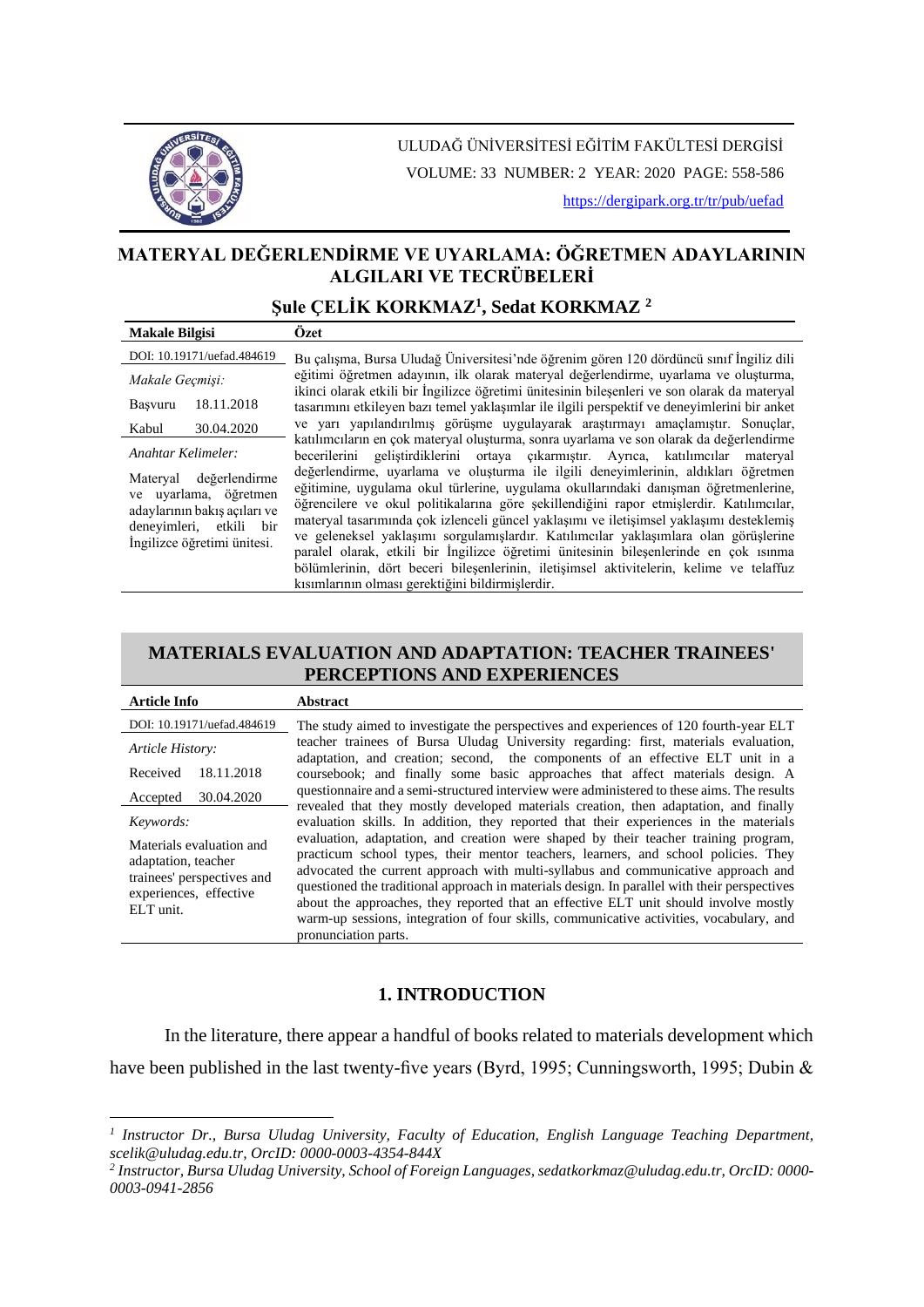Olshtain, 1986; Harwood, 2010; Hidalgo, Hall & Jacobs, 1995; McDonough & Shaw, 1993; McGrath, 2002; Mishan & Chambers, 2010; Sheldon, 1987; Tomlinson, 2011; Tomlinson & Masuhara, 2010). On the other hand, as mentioned by Tomlinson and Masuhara (2011), exploring the issue as a research topic, particularly as an empirical study pertaining to the effects of materials on language acquisition, requires longitudinal research involving investments of money and time besides the difficulties in controlling variables. Thus, the issue of materials development has been handled by giving the most attention to procedures for evaluating materials and to the development of criteria to evaluate EFL coursebooks to meet the demands of the producers (i.e. materials writers and publishers) who desire to create global materials. However, the results of such research conducted by publishers are generally kept confidential and rarely published (*ibid).* Since the 1960s, the issue of materials evaluation has received much attention from both language experts and researchers to be able to obtain the best coursebook (Tomlinson, 2003).

Considered key components of most language programs, coursebooks bring the necessary input into the classroom with their many functions. For example, they are a source for material presentation, various activities for learners to practice and communicative interaction, stimulation and ideas for classroom activities, a great timesaver for teachers due to their attractive, motivational, colourful and diverse content, and a reference source for learners on grammar, vocabulary, reading, and pronunciation (Clandfield, 2010; Cunningsworth, 1995; Richards, 2001). As suggested by Işık (2011), providing teachers with well-designed coursebooks is crucial to optimize language education, and not to employ Path Dependence Theory, which refers to the effects of the past on shaping the present. In parallel with this purpose, it is essential that both graduate and undergraduate teachers increase their knowledge and skills in materials development and design. Richards (2001) asserts that as the agents of materials evaluation, any person from outside can observe how effectively teachers use books, one teacher or groups of teachers may write reviews or reports and discuss their experience with certain specialists in group meetings, and students might comment on their experience with the coursebook as well. In addition to the opinions and comments of the students (McGrath, 2002; Kim, 2015), certain factors such as program goals and objectives, theory of language, theory of learning, learners' needs, political climate, traditional beliefs, and cultural values of the local context should be taken into account (Cunningsworth, 1995; Dweikat, 2013; Kanu, 2005; McLaughlin, 1996; O'Donoghue, 1994; Tomlinson, 1999, 2003; Zajda, 2004) when selecting, adapting and designing the material.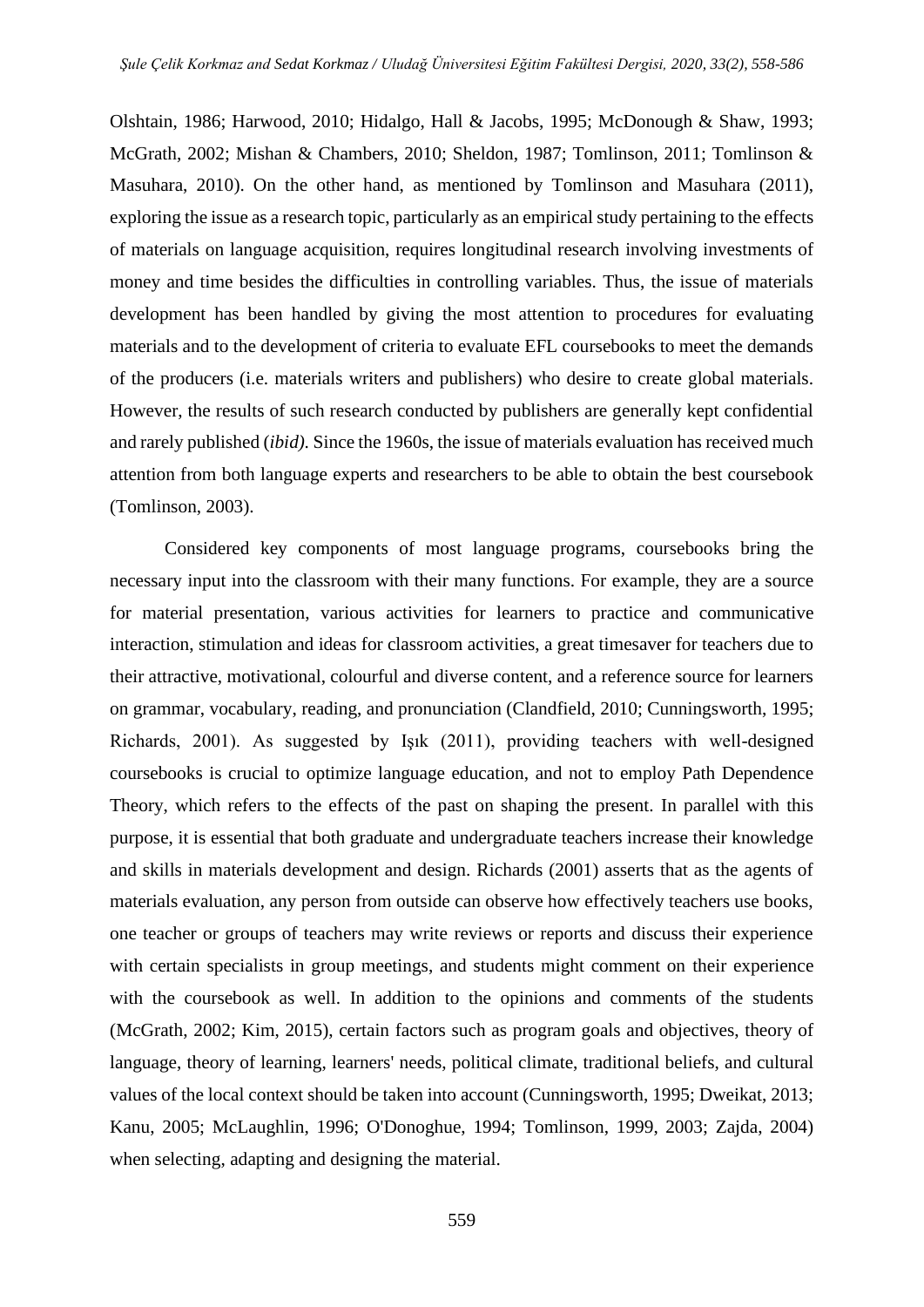However, meeting the needs of both teachers and learners for local materials goes far beyond the evaluation of EFL coursebooks, because the perfect textbook does not exist due to shortcomings such as including inauthentic language for learners, involving distorted content, and ignoring students' needs or deskilling teachers (Richards, 2001). On the other hand, Grant (1987, p.8) highlighted that "the best book available for teachers and their learners does exist". To clarify, the best book can be defined as a book which is designed by taking a particular teaching context into account to meet the needs, interests, and abilities of both the learners and the teacher. As stressed by Işık (2011), because global coursebooks are not adequate to offer variety, undergraduate teachers who are responsible for implementing novelties and reflecting innovations to foreign language materials need to be trained through a carefully designed materials development course to support language education and to meet the needs of the students who love variety. Only through adaptation is it possible to bridge the gap between the producers and the users of materials. Thus, increasing the awareness of teacher trainees through gathering their perspectives on the materials development and design serves a very important purpose to reveal the aspects that need to be enhanced directly to make improvement in the content of Language Teaching Materials Adaptation and Development (LTMAD) course and indirectly to enable the teacher trainees to meet the needs of their future students who need variety in terms of language learning materials.

## **1.1. Using Coursebooks Effectively**

Meeting the needs of students is not something so easy particularly in this  $21<sup>st</sup>$  century in which the newly emerged technological innovations revolutionize the development of teaching materials (Aghazadeh, & Ajideh, 2014; Kayapinar, 2009; Kırkgöz, 2009; Tekir & Arıkan, 2007; Tok, 2010). Thus, one of the central issues that has been a matter of concern among teachers for a long time is how to prepare and adapt teaching materials in language classes (Brown, 2001; Daloglu, 2004).

A good number of experts and educators (Ahmadi & Derakhshan, 2016; Grant, 1987; Hedge, 2000; McDonough & Shaw, 1993; McGrath, 2002; Nunan, 1998; Richards, 1993; Tice, 1991) have urged the necessity of supplementing the coursebooks, the main components of materials development, with suitable materials to satisfy the needs of the particular learners. As suggested by Graves (2000), bearing the aims of the lesson in mind, teachers need to evaluate the coursebook critically through examining the table of contents, the units in terms of the topics and structures to perceive how these components are constructed and why. Upon this process, teachers are expected to sort out those units that seem relevant and interesting to their students,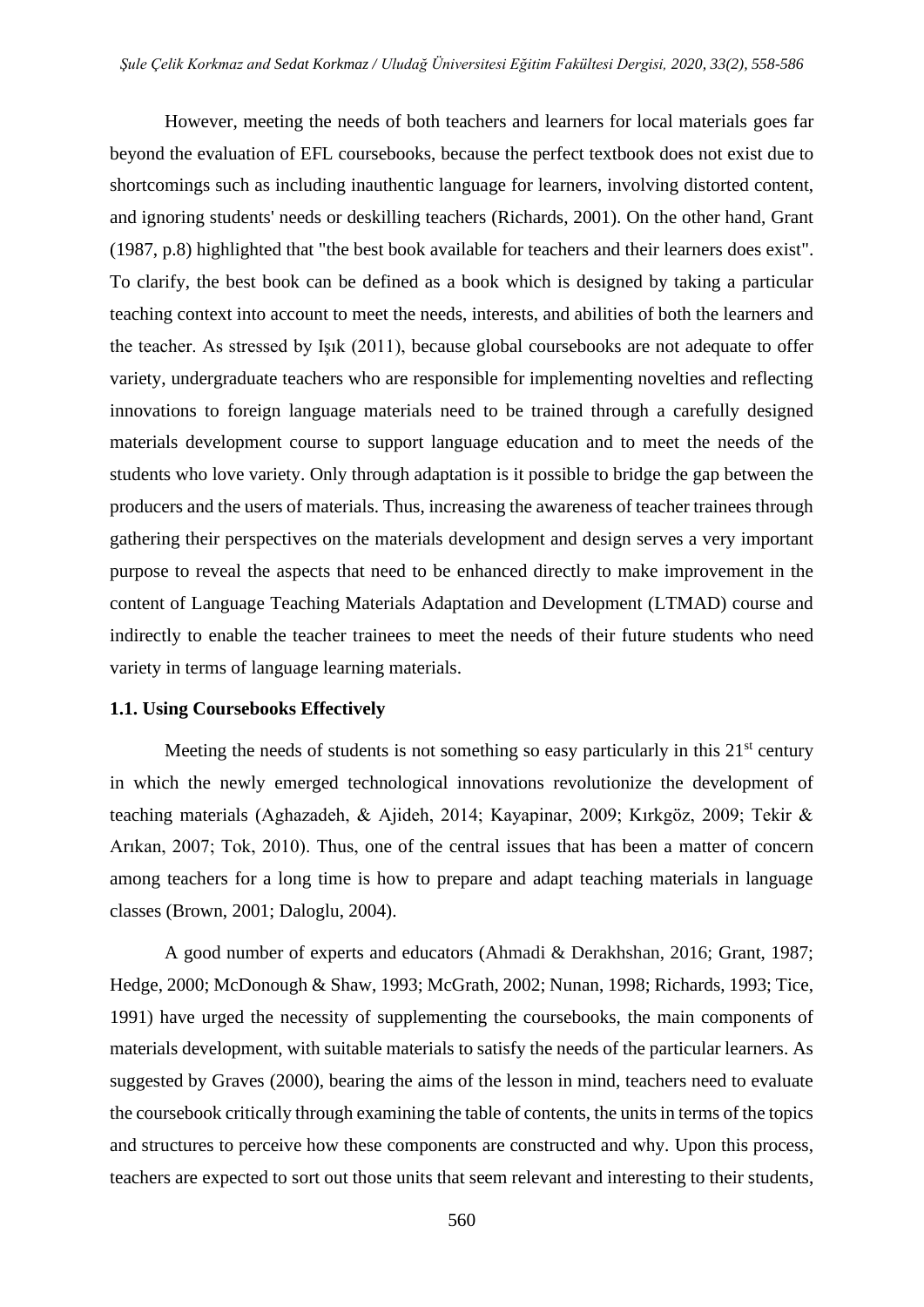and they can use them without changing or adapting, or they can reject materials that are considered boring, irrelevant, and not suitable for the age or cultural background of their students. The next step that teachers should consider is materials adaptation which means altering the materials to increase the effectiveness of teaching and to better meet students' needs. After setting clear objectives for each lesson, teachers should make teaching-related decisions about what to adapt (e.g., topics, visuals, exercises, and activities), and how to adapt through some techniques (e.g., omitting, adding, reordering, modifying, extending, reducing) to make materials, activities and learning environments more conducive to learners' participation (Ekşi, 2012; McDonough & Shaw, 1993). Furthermore, the following useful adaptation principles could be taken into account to increase the quality of material adaptation (McGrath, 2002, p.74):

- Localization: adapting the material to restrict within the country.
- Personalization: modifying the material to meet our students' needs and interests.
- Individualization: adapting the material in such a way that it addresses our students' learning styles individually.
- Modernization: bringing up to date material into the class.
- Simplification: making the texts or the tasks easier for the students to do or to understand.

In addition to building knowledge about some adaptation techniques and principles, teachers need to gain insights about the components of an effective ELT coursebook unit to better evaluate materials used in their particular teaching contexts, which might help them to adapt materials and activities more efficiently. As stressed by Woodward (2001), a syllabus involves various combinations which are comprised of smaller components and explained what can go into a lesson by underlying that a topic or a theme should involve variety of target aims such as vocabulary, language patterns, skills, functions, social skills, and pronunciation to enable every student to meet something novel which they desire to learn. Similarly, in their guidelines for designing effective ELT materials, Howard and Major (2004) explained the importance of contextualization, authenticity, attractiveness, flexibility, integration of skills, different forms of interaction and opportunities to explore new linguistic items by focusing not only forms but also functions, enabling students to develop learning skills and strategies, and well-connected materials to have cohesion among skills, understandings, and language items.

Duarte and Escobar (2008) revealed that through materials adaptation, gaining success became easier, students' motivation and interest increased, students were involved cognitively and emotionally by being exposed to more familiar and common situations. However, teachers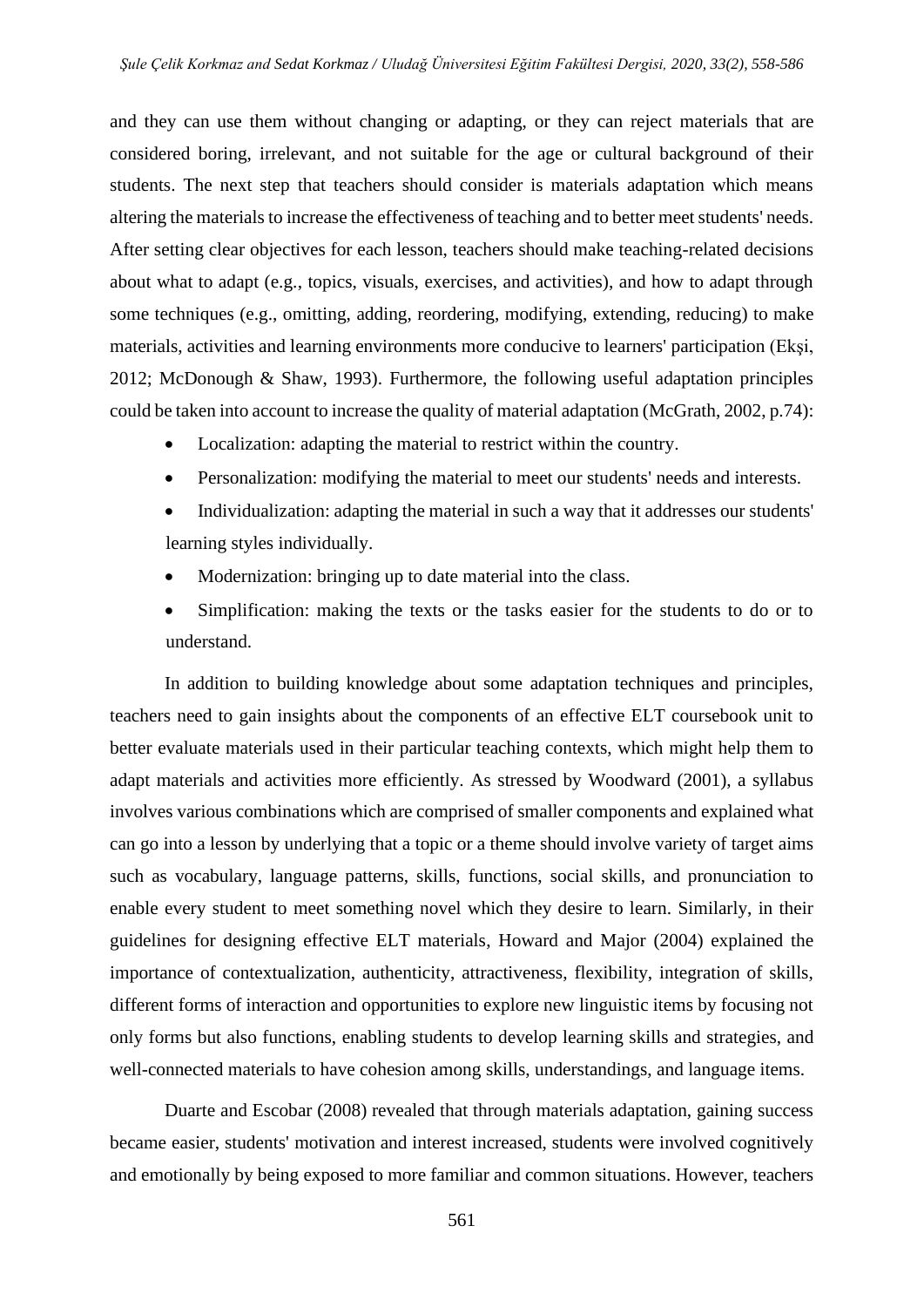play an important role in the successful design of suitable materials (Bhanegaonkar & Mahfoodh, 2013). Besides, learning about teaching requires meaningful relationships between schools, universities and teacher trainees (Korthagen, Loughran, & Russell, 2006). Although materials evaluation/selection is not a one-dimensional issue of teacher education programs, it is crucial for teachers to be competent in making the textbooks learner-centred by being a guide to the learners, which requires teachers to be knowledgeable about the method and approaches of presenting the content (Rahmawati, 2016). Ultimately, as highlighted by Bahumaid (2008), providing adequate training for teachers in materials production is the best possible way to enable teachers to prepare effective lessons and exercises to supplement their classes.

Although there appear many studies evaluating ELT materials by obtaining the views of English teachers and learners, there is a dearth of research handling the issue from the point of ELT teacher trainees. Thus, the study first aims to reveal ELT teacher trainees' perspectives on the role of teaching materials including various aspects such as evaluation, adaptation and creation, the components of an effective unit in an ELT coursebook, and some basic approaches to materials design by not only taking into account the related literature but also their knowledge constructed through LTMAD course offered during the fourth year of English Language Teacher Training Program (ELTTP) in Turkey. Second, the study aims to investigate what they experienced regarding the issue during their practicum practices in the realms of the classrooms to be able to discuss the relationships between their perspectives and actual classroom applications. To that end, this study aimed to answer the following research questions:

1. What are ELT teacher trainees' perspectives about and experiences in evaluating, adapting, and creating ELT materials?

2. What are ELT teacher trainees' perspectives about the components of an effective unit in an ELT coursebook?

3. What are ELT teacher trainees' perspectives about and experiences in some basic approaches affecting ELT materials design?

562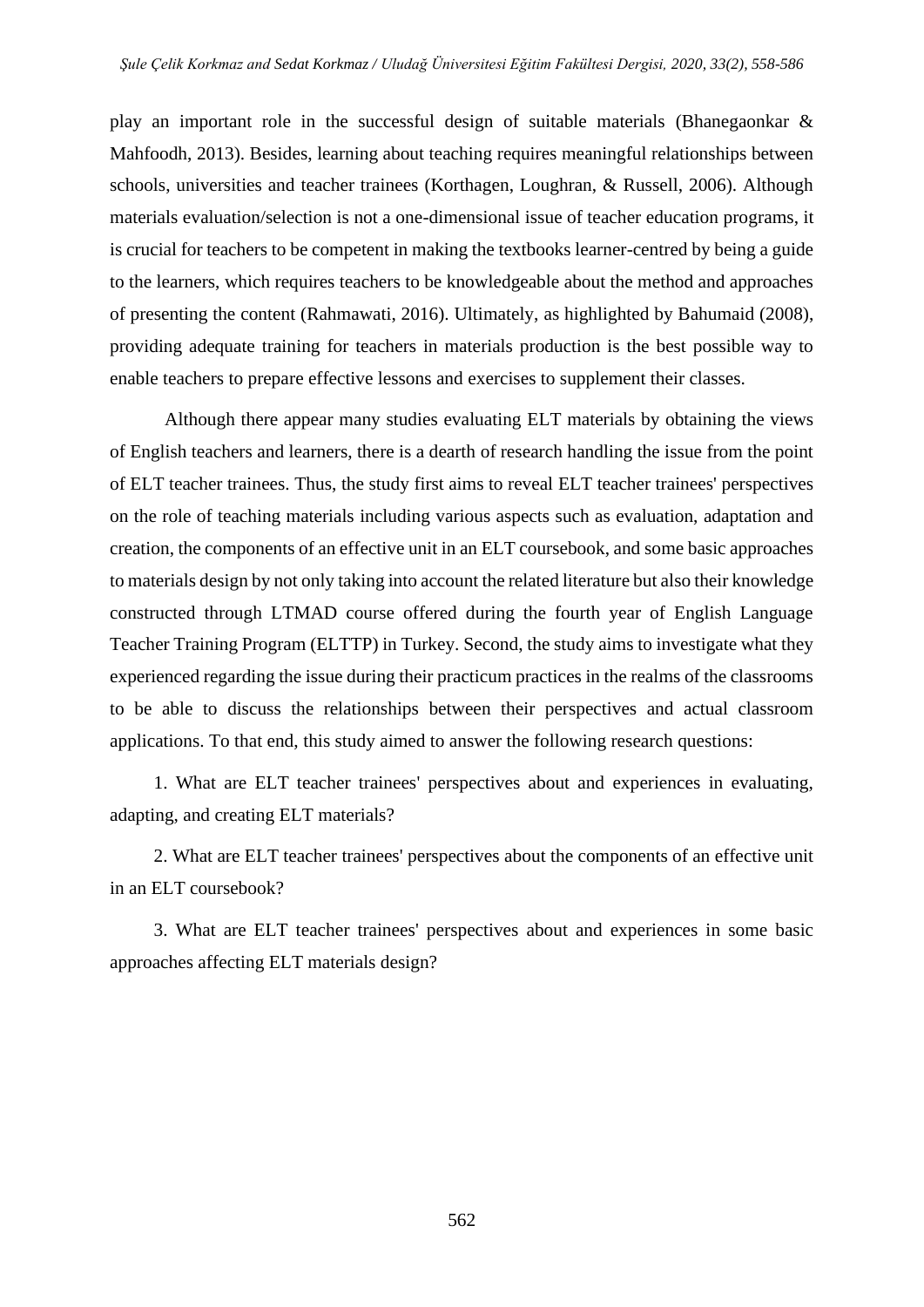## **2. METHOD**

## **2.1. Research Design**

The study mainly adopted a quantitative survey method with the administration of a questionnaire to answer the research questions. In addition, qualitative data were collected via a semi-structured interview clarify the results emerging from the quantitative data analysis.

#### **2.2. Setting**

This study was conducted in Bursa Uludağ University Faculty of Education ELT Department during the academic year 2014-15. In the seventh semester of ELTTP, there is a three-credit compulsory LTMAD course in the fall term. Moreover, in the same semester, there is the "School Experience" course through which teacher trainees have the opportunity to observe and teach to primary or secondary school learners, which enables the participants to analyze and experience what they have learnt theoretically with regard to evaluating, adapting, and creating ELT materials. In addition, there is the "Teaching Practice" course in the following spring semester, during which the participants plan lessons to teach to high school students.

## **2.3. Participants**

Participation in the study was on a voluntary basis. From, 165 4<sup>th</sup> year ELT teacher trainees, those who responded in the questionnaire consisted of 120. 70 were female (58%), and 50 were male (42 %). Moreover, 15 volunteers teacher trainees were administered a semistructured interview to triangulate the results obtained from the questionnaire.

### **2.4. Data Collection Instruments**

In this study, a questionnaire with a five-point Likert scale ranging from 1 (Strongly disagree) to 5 (Strongly agree) was prepared by the researchers in accordance with the related literature, particularly the books followed in the LTMAD course which were compatible with what is suggested as the course content proposed by the Council of Higher Education. The questionnaire consisted of three sections with a total of 26 items: the first section (eight items) was about their perspectives about the evaluation, adaptation, and creation of ELT materials; the second section (nine items) was about their views about the components of an effective unit in an ELT coursebook; and the third section (nine items) was about their perspectives regarding basic approaches affecting materials design.

Furthermore, the research questions were addressed as the interview questions to elaborate the teacher trainees' perspectives and experiences related to the issue. Following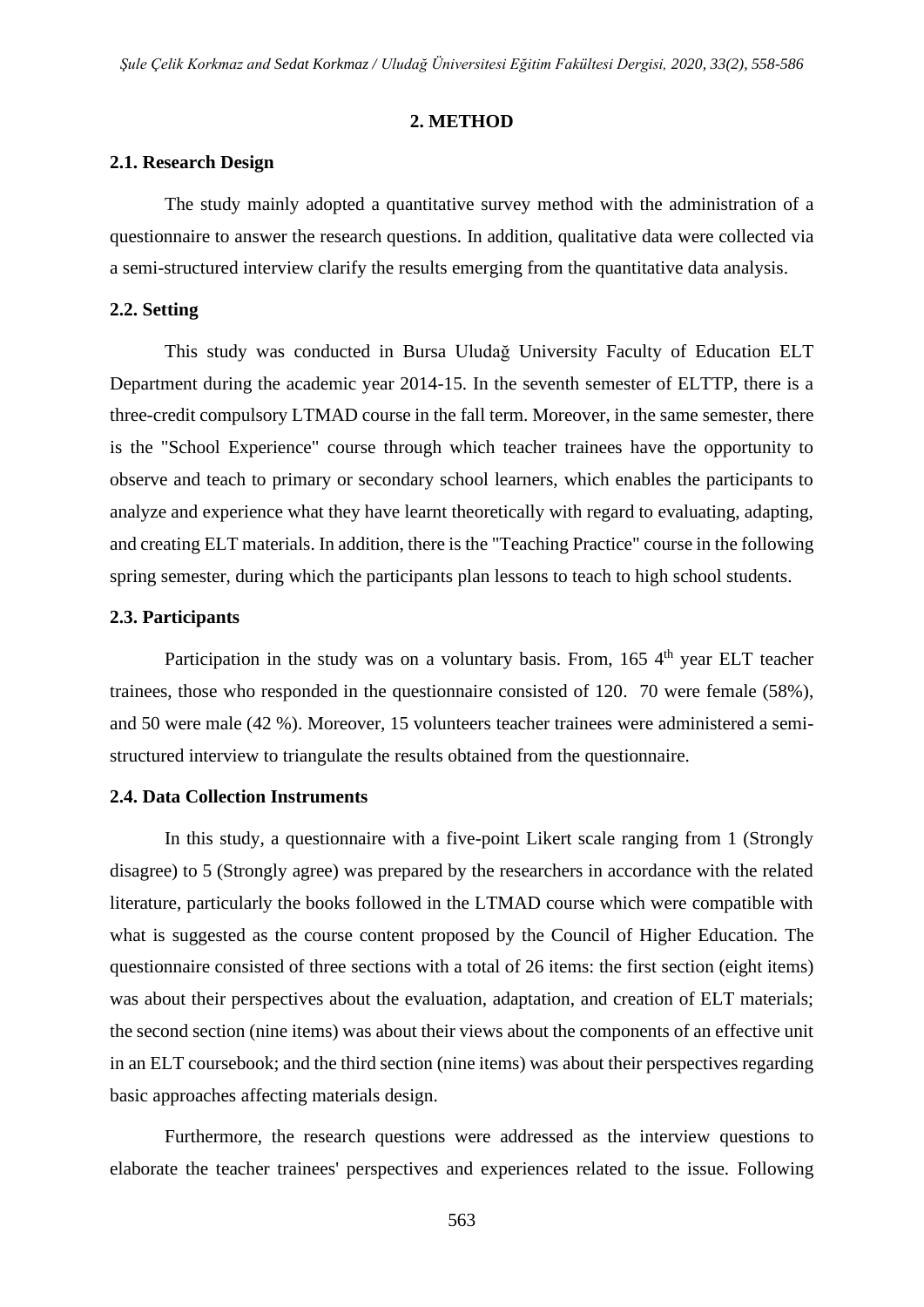iterative study design (Shanmugam, 2019), although the research questions were asked mainly during the course of the interviews, the researchers asked sub-questions based on the participant responses:

1. What are your ideas about materials evaluation, adaptation, and creation?

2. How can you define an effective unit in an ELT course-book by considering some components of a language?

3. How can you evaluate ELT approaches that affect materials in terms of evaluation, adaptation, and creation?

## **2.5. Data Collection Procedure**

The questionnaire was administered to 120 ELT teacher trainees in person. In addition, 15 interviewees were chosen among the volunteers by considering their teaching experiences during their school experiences in different primary  $(N= 10)$  and secondary schools  $(N=5)$ , and during their teaching practices in various high schools (the same 15 interviewees). The interview which was conducted in English was initially audio-recorded and later transcribed for analysis. The total length of time taken to complete the first phase of the face-to-face interviews (total 15 interviewees immediately after they finished their school experiences at the end of the fall term) was 3 hours and 31 minutes. The length of the interviews ranged from was 9.5 to 21 minutes. As with the second phase of the interviews (with the same 15 interviewees in the 1<sup>st</sup> phase immediately after they finished their practicum at the end of the spring term), the total length of time was 3 hours and 19 minutes, with interviews ranging from was nine to 20 minutes.

#### **2.6. Data Analysis**

The data obtained from the questionnaire were analyzed via the SPSS program by using descriptive statistics to answer the research questions of the current study. Moreover, the inductive content analysis technique was used to analyze the interview results.

#### **2.7. Validity and Reliability**

As suggested by Picardi and Masick (2013), three subject matter experts with MA and PhD degree in ELT who taught this course in the previous years were asked to decide whether the items in the questionnaire were adequate to examine the construct of interest to ensure the content validity of the questionnaire. In addition to the experts, 5 teacher trainees who were not involved in the actual study were asked to evaluate the questionnaire in terms of its usability to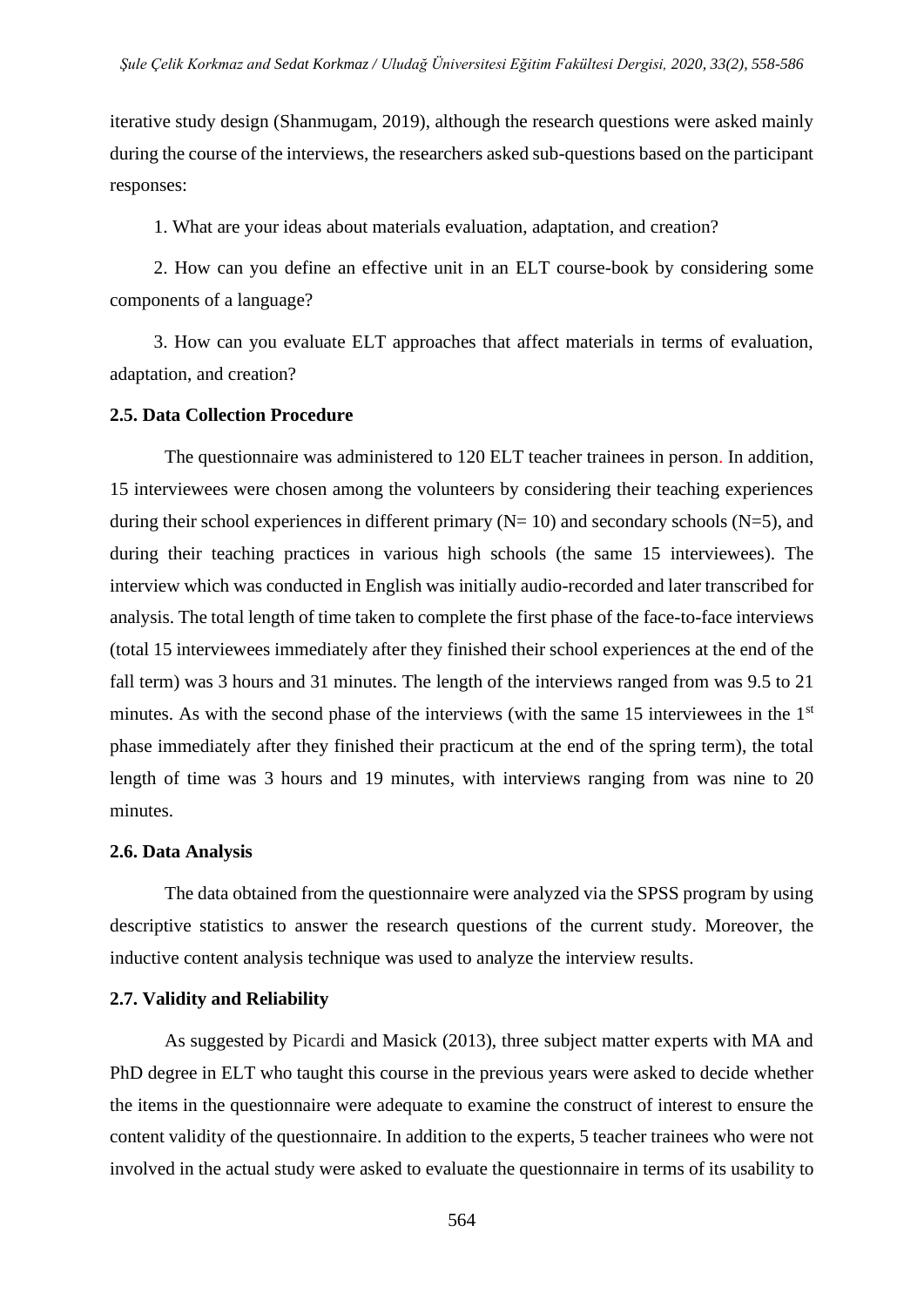understand the clarity and comprehension of each questionnaire item to obtain face validity of the instrument. Based on their views, no item was deleted or added but many items were modified via paraphrasing to increase the validity of the instrument. The modified questionnaire revealed a Cronbach's alpha score of  $\alpha$  = .82 over 26 items.

Regarding the inductive content analysis of the interview extracts, the researchers first reviewed and coded the same interview extracts independently and then compared their codes to calculate inter-rater reliability, which revealed 88.2 % agreement. As suggested by Hanvey (2018), the two coders discussed the codes to reach consensus and agreed on 15 codes in total.

## **3. FINDINGS**

The results are examined by taking the research questions into account respectively. First, the quantitative results are presented following the related table. Then, the qualitative results are given to elaborate the quantitative findings.

# **RQ1. What are ELT teacher trainees' perspectives about and experiences in evaluating, adapting, and creating materials?**

Table 1 presents the quantitative results concerning the teacher trainees' views about the evaluation and adaptation of ELT materials, whereas the following quotations display the results of the interview extracts.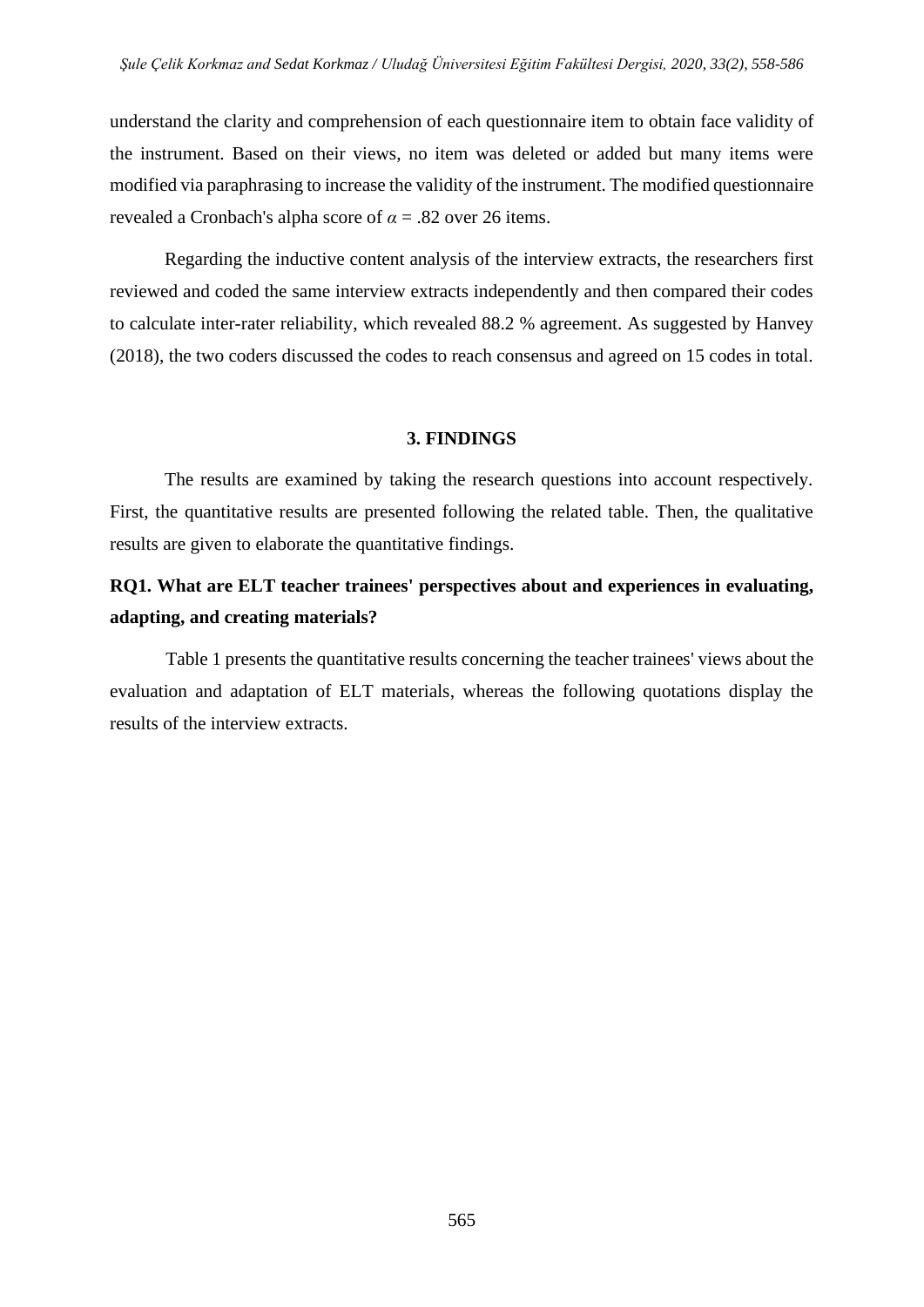# Table 1

*Results of the teacher trainees' perspectives about the evaluation and adaptation of ELT materials*

| <b>Items</b>                                                                                                                                                                    | Strongly<br>Disagree | Disagree % | Undecided % | $\sqrt{6}$<br>gree | Strongly<br>Agree | $\Join$        |
|---------------------------------------------------------------------------------------------------------------------------------------------------------------------------------|----------------------|------------|-------------|--------------------|-------------------|----------------|
| 8. "Materials Evaluation" is a very crucial<br>point to better plan the lessons.                                                                                                | 2.5                  | 9.2        | 14.2        | 41.7               | 32.5              | 3.92           |
| 9. I can evaluate the teaching materials<br>taking<br>confidently<br>by<br>the<br>criteria<br>consideration<br>(external/internal)<br>into<br>according to the target learners. | .8                   | 3.3        | 15.8        | 55                 | 25                | $\overline{4}$ |
| 10. Materials must be adapted to meet our<br>students' needs.                                                                                                                   | $\overline{0}$       | 2.5        | 1.7         | 25.8               | 70                | 4.63           |
| 11. I am aware of different adaptation<br><i>(modernizing.</i><br>principles<br><i>personalizing.</i><br>individualizing. etc.) to adapt materials.                             | 4.2                  | 1.7        | 5.8         | 55                 | 33.3              | 4.11           |
| 12. I am aware of different adaptation<br>techniques (editing. deleting. modifying. etc.)<br>to adapt materials.                                                                | 3.3                  | 2.5        | 6.7         | 46.7               | 40.8              | 4.19           |
| 13. I can adapt materials to better suit my<br>learners confidently.                                                                                                            | .8                   | 5          | 11.7        | 55                 | 27.5              | 4.03           |
| 14. I can create my own materials if the<br>material I use doesn't meet my contextual<br>needs.                                                                                 | .8                   | 2.5        | 10          | 46.7               | 40                | 4.22           |
| 15. I am aware of the principles of materials<br>development.                                                                                                                   | 3.3                  | 2.5        | 16.7        | 55.8               | 21.7              | 3.90           |

As seen clearly in Table 1, the participants reported the most positive remarks about materials adaptation (*M*= 4.63). An overwhelming majority of them (95.8%) unequivocally stated that materials must be adapted in a way to meet their students' needs; whereas the result in their perspectives about materials evaluation is not as high as materials adaptation. In relation to that, 74.2 percent of them agreed that materials evaluation was a very crucial point to better plan the lessons. Pertaining to their self-evaluation about their theoretical knowledge, they reported that they were aware of different adaptation principles (88.3%) and techniques (87.5 %) besides the principles of materials development (77.5%).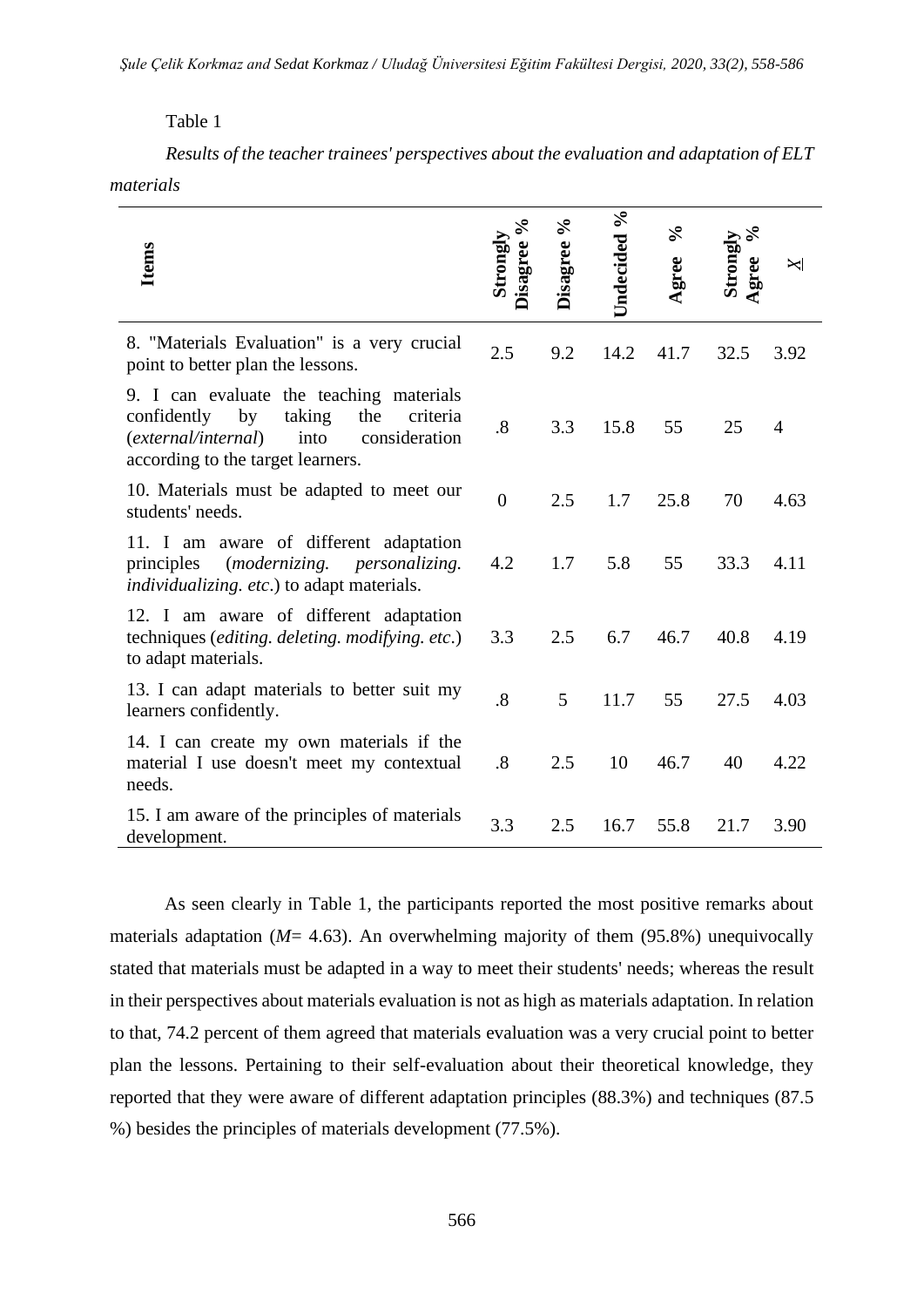Based on their teaching experiences, they reported that they could create their own materials if the materials used did not meet their contextual needs (86.7%); they could adapt materials to better suit their learners confidently (82.5%), and they could evaluate the teaching materials confidently by taking the *external/internal* criteria into consideration according to the target learners (80%).

With regard to the content analysis of the interview extracts pertaining to materials evaluation, adaptation, and creation, 6 codes emerged such as LTMAD course, types of schools, mentor teachers, learners, coursebooks, and school policy. Nearly all of the interviewees (N=13) were in favour of following the target course-books as a starting point, either through evaluation or adaptation. Their perspectives about the roles of coursebooks in the use of materials were different based on school types (primary, secondary, and high schools).

The following extracts display the effects of coursebooks, mentor teachers, and the learners on the interviewees' perspectives and experiences as to materials evaluation, adaptation, and creation in primary school contexts:

*I think it is not necessary to have a course-book in primary schools. Having the syllabus would be better to know the content including the target words and chunks. Teachers could be free and more creative to prepare their own materials and activities. Our mentor teacher followed only the course-book, which made most of the lessons boring both for the students and me. I developed my own materials and activities during my school experience practice to make my lessons more fun and productive [I1]*

*We prepared lesson plans for the second-grade state primary school learners. Our mentor teacher followed only the course-book. The teacher explained that the parents wanted to know why there were empty pages in the students' books. That's why the teacher followed the book page by page. However, we prepared our lessons by adapting the book. For example, when we evaluated the listening texts in the book, we thought that they were very artificial. Thus, we brought different authentic and fun videos including interesting characters to make the lesson more childappropriate and fun [I5]*

*We taught to third graders in a state primary school. When we evaluated their course-book, we noticed that there were similar types of activities such as listen, cut and stick. At the beginning of each unit, there were the target words and chunks but*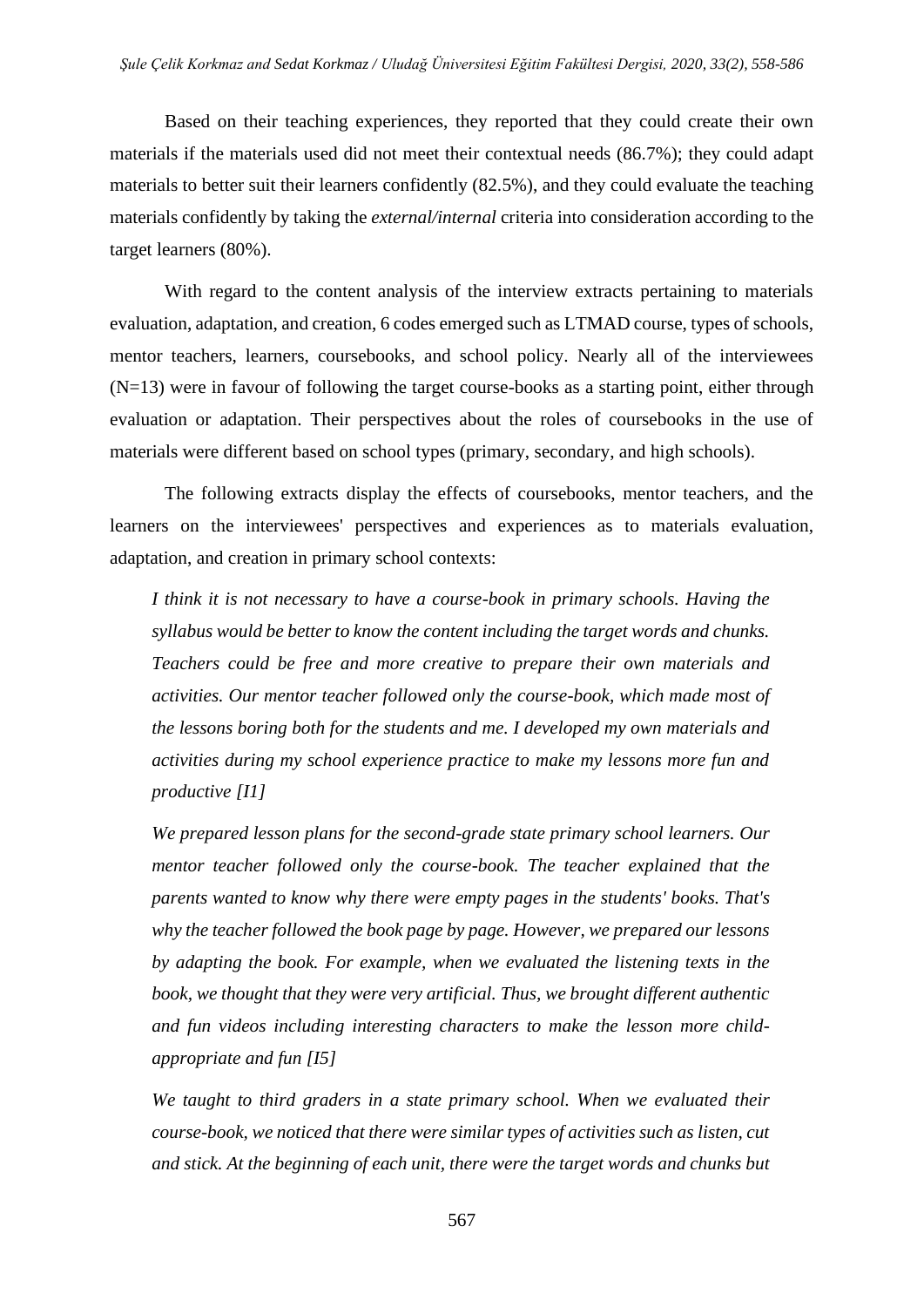*not enough speaking activities. Therefore, we only learned the target topic, words and chunks to create our own materials and activities. I think the students became more motivated to be involved in our activities and had more fun. We focused on developing different skills rather than vocabulary and grammar [I8]*

The extracts below indicate the effects of coursebooks and mentor teachers on the interviewees' materials design in secondary school contexts:

*In a secondary school context, our mentor teacher taught English mostly through grammar-based approach. When I evaluated course-books, I noticed that units usually started directly with activities. Hence, I added warm-up activities and focused on pronunciation. I also paid attention to the layout of the activities to change the order it was necessary. There was nothing to delete but to add to make the lesson more fun. Unfortunately, the students perceived learning English similar to learning mathematics [I6]*

*The course-book was not given to me during my school experience practice. I think this was wrong as I had difficulty in planning most of my lessons. I made an effort and fortunately I was able to plan effective lessons thanks to the teacher education I took. It was difficult to get knowledge about learners as we taught to a different group every week. The activities we planned sometimes were too difficult or too easy for the learners as we had to develop our own materials and activities before doing evaluation and adaption. Our mentor teachers always expected us to bring extra activities; thus, we could not experience materials evaluation and adaptation but overly materials creation during my school experience [I13]*

*I would rather follow a course-book as a concrete item than creating my own material. Of course, I can add and/or extend the exercises and activities to enrich a course-book. However, it is better for me to have a guide showing the flow of the activities [I10]*

The following extracts indicate the experiences of the interviewees in various high school contexts by taking into account the coursebooks, the mentor teachers, the students, and the school policy:

*In an Anatolian high school context, course-books were satisfactory enough to teach a foreign language; thus, instead of developing our own materials, we adapted the course-book more [I2]*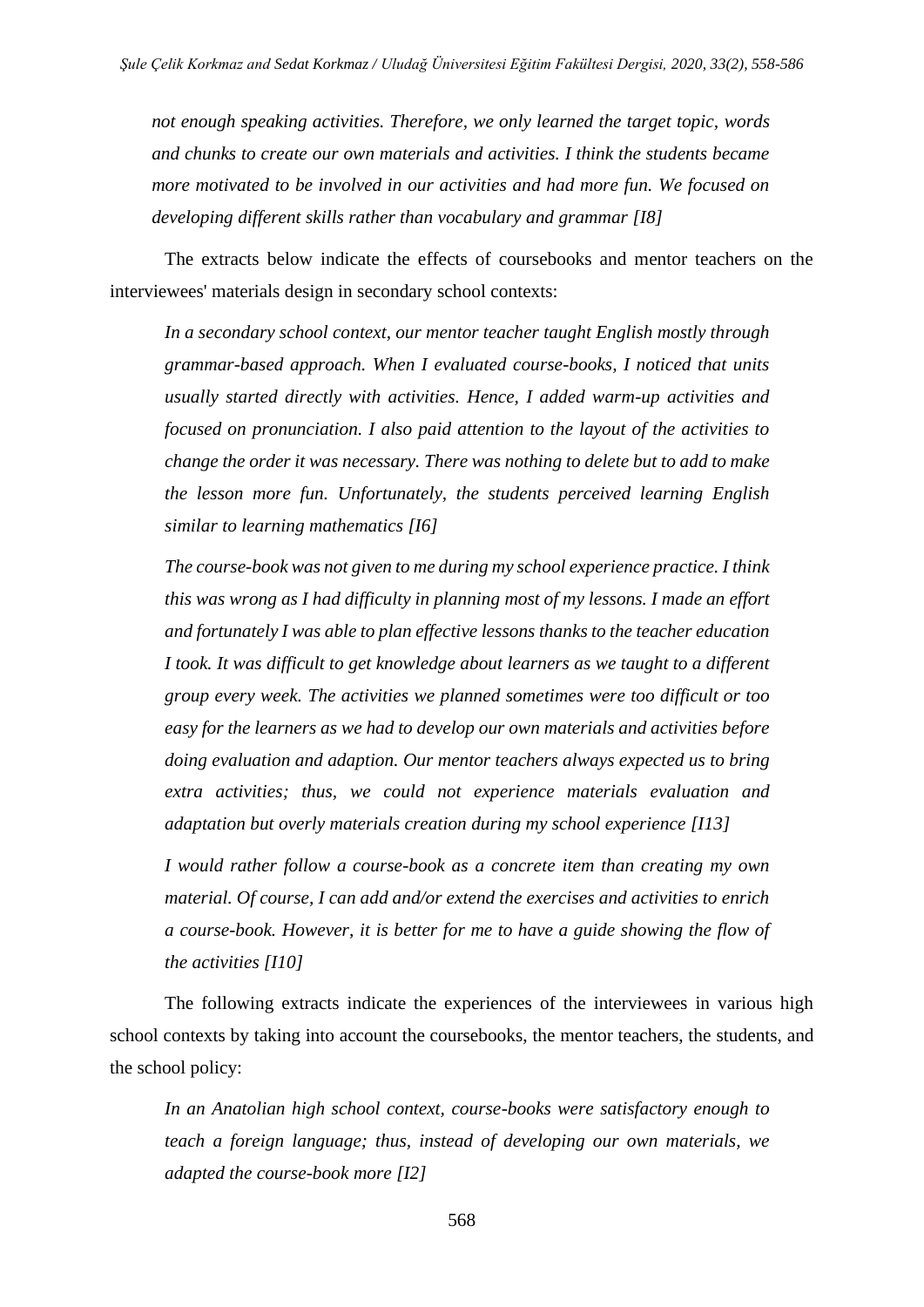*As for high school contexts, I believe that having a course-book can make it easy to teach a language. In fact, the book seemed to be adequate, but our mentor teacher gave importance to grammar-based activities more. However, she allowed us to plan our lessons freely; thus, we added mostly communicative activities [I1]*

*I think teaching in real classroom situations as a teacher trainee was really difficult as we needed to meet the expectations of both the teachers and the school administrations. For instance, I firstly developed communicative activities and the required materials based on my own beliefs, but it did not work. Later, I prepared and taught my lessons traditionally; my lessons were successful. I was shocked, but the students were very happy, and they hugged me. I think both the teachers and the students in high school contexts were expected to do exercises, not communicative tasks. They were used to doing exercises. I was really so sorry, but it was the reality because of the school policy [I7]* 

*Our practicum school adopted the communicative approach. We were expected to prepare lessons by ignoring isolated grammar exercises and focusing on developing the students' speaking and communication skills. Thus, we did as expected [I4]*

As understood by the extracts above, teacher trainees' views and experiences about evaluating, adapting and designing materials showed variety based on their particular teaching contexts.

Regarding the LTMAD course, all of the interviewees  $(N=15)$  made positive comments by stating that the course helped them prepare good lesson plans and develop fruitful materials. The following extracts show how the LTMAD course cultivated their capability of creating and adapting materials in addition to the suggestion given to increase the effectiveness of their teacher training program:

*…I could adapt and supplement the main coursebook we used at practice schools easily. When I needed to use extra materials, I was able to create my own materials alone successfully... [I3]*

*There should also be an additional course in which we can share what we have experienced remarkably in the practice schools with our friends and teachers to get*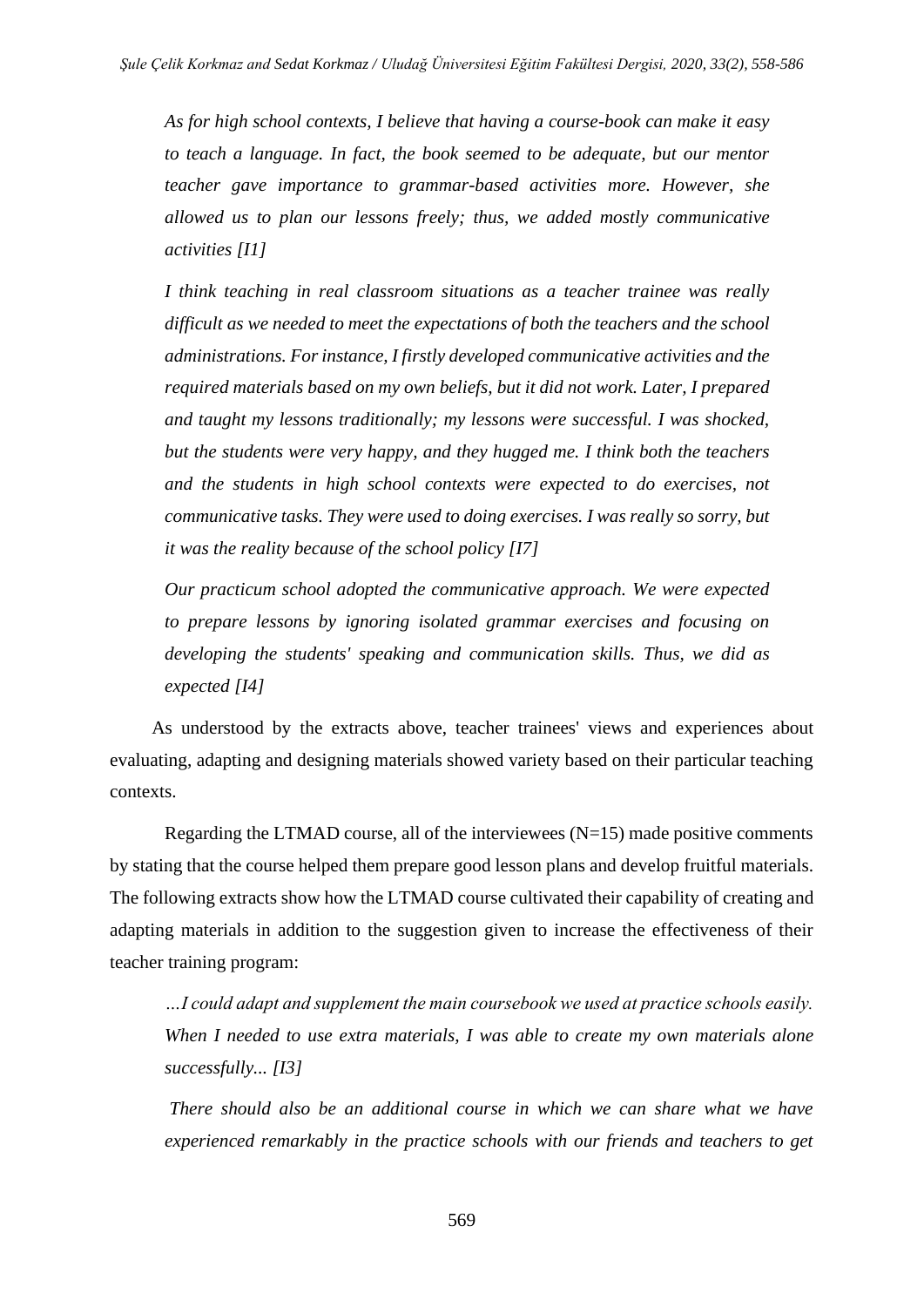*feedback. In this course, we can deal with different cases that our classmates have come across [I15]*

# **RQ2. What are ELT teacher trainees' perspectives about the components of an effective unit in an ELT course-book?**

The results of the questionnaire reporting the teacher trainees' perspectives about the components of an effective unit in an ELT course-book are displayed in Table 2.

Table 2

*Results of the teacher trainees' perspectives about the components of an effective unit in an ELT course-book*

| <b>Items</b>                                                                                                                                         | Disagree<br>Strong<br>క | isagree<br>$\mathcal{S}^{\bullet}$ | Indecided<br>న్ | $\mathop{\rm area}\limits_{\delta\infty}$ | Strong<br>Agree | $\Join$ |
|------------------------------------------------------------------------------------------------------------------------------------------------------|-------------------------|------------------------------------|-----------------|-------------------------------------------|-----------------|---------|
| 18. I am aware of the components of<br>a unit.                                                                                                       | .8                      | 5                                  | 17.5            | 52.5                                      | 24.2            | 3.94    |
| 19. A unit should involve vocabulary<br>exercises and tasks.                                                                                         | $\overline{0}$          | 2.5                                | 5.8             | 46.7                                      | 45              | 4.34    |
| 20. A unit should involve warm-up<br>stage to take students' attention.                                                                              | $\overline{0}$          | .8                                 | 1.7             | 25.0                                      | 72.5            | 4.69    |
| 21. A unit should involve exercises<br>and tasks about all four skills.                                                                              | $\boldsymbol{0}$        | .8                                 | 3.3             | 24.2                                      | 71.7            | 4.66    |
| 22. A unit should involve grammar<br>exercises and tasks.                                                                                            | .8                      | 3.3                                | 11.7            | 43.3                                      | 40.8            | 4.20    |
| 23. A unit should involve parts to<br>language<br>learning<br>teach<br>some<br>strategies.                                                           | 1.7                     | 4.2                                | 8.3             | 43.3                                      | 42.5            | 4.20    |
| 24. A unit should involve parts to<br>teach learn how to learn <i>(useful tips</i><br>section for learning a language /<br>strategy learning boxes). | .8                      | 1.7                                | 7.5             | 49.2                                      | 40.8            | 4.27    |
| 25.<br>$\mathsf{A}$<br>unit<br>should<br>involve<br>pronunciation activities.                                                                        | $\overline{0}$          | 1.7                                | 14.2            | 36.7                                      | 47.5            | 4.30    |
| should<br>involve<br>26.<br>unit<br>A<br>communicative activities.                                                                                   | .8                      | $\theta$                           | 3.3             | 23.3                                      | 72.5            | 4.66    |

In relation to the components of an effective unit in an ELT course-book, the participants (97.5%) agreed that an effective ELT unit should involve mostly a warm-up stage to take students' attention (*M*= 4.69). As for the second and third high-frequency components, the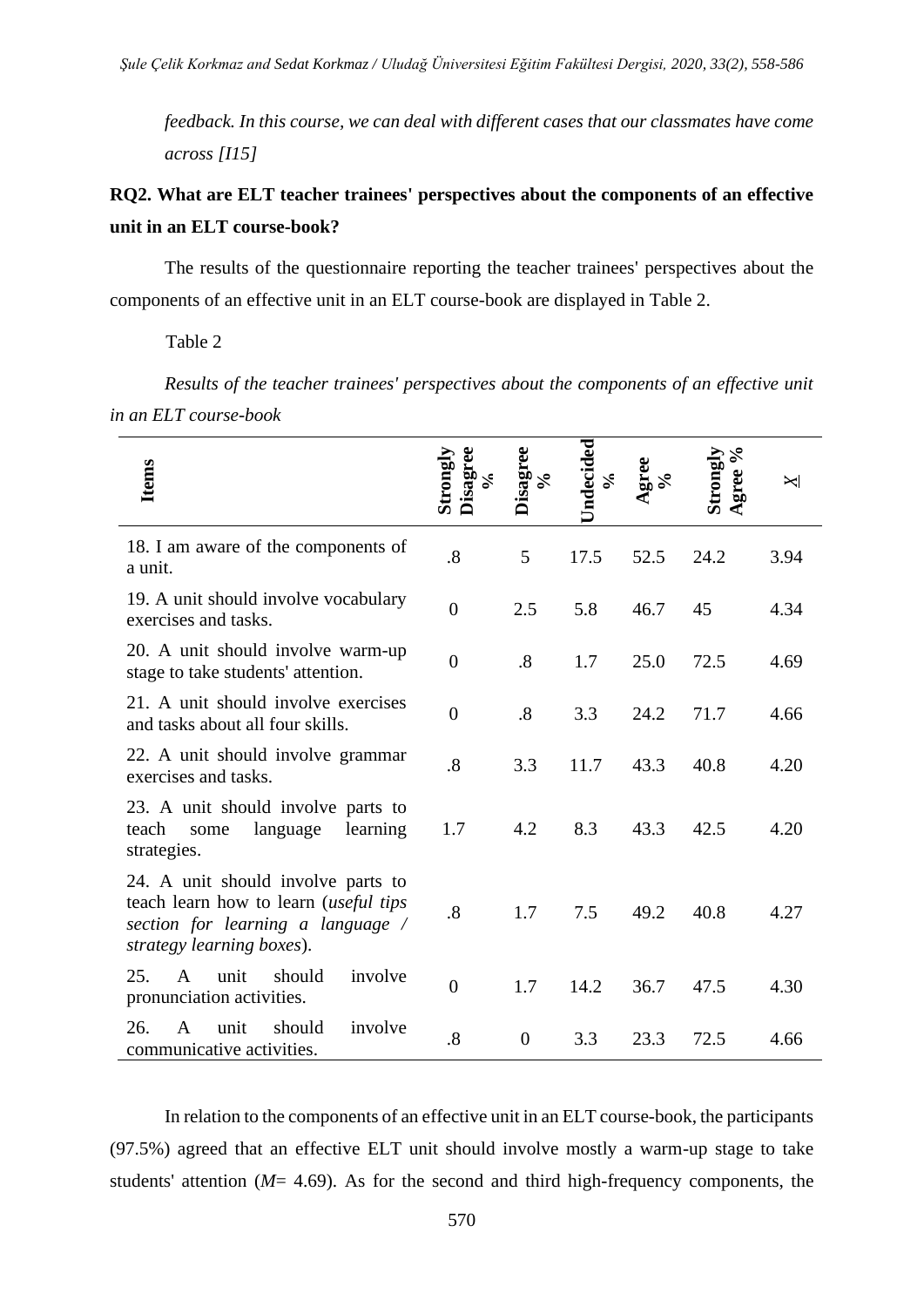participants agreed that communicative activities should be involved in an effective ELT unit (95.8%) following exercises and tasks about all four skills (95.9%).

Moreover, in line with the positive results related to designing a course-book by following a 'multi-syllabus', the participants agreed that an effective ELT course-book unit should involve every component of a unit more or less. The frequency of components revealed as follows: vocabulary exercises and tasks (91.7 %); '*learn how to learn'* (90 %); learning strategies (85.8%); pronunciation activities (84.2%); grammar exercises and tasks (84.1%). most of the participants (76.7%) reported that they were aware of the components of a unit. However, concerning their self-evaluation as to their awareness of the components of a unit, the result is not as high as their perspectives about every component.

The qualitative part of the study revealed six codes concerning the components of an effective ELT unit such as warm-up, four skills, vocabulary, pronunciation, strategy, and grammar parts. The interview results  $(N= 5)$  provided details in the participants' reasons for involving the warm-up stage as the first high-frequency component of a unit in the questionnaire:

*As warm-up stage provokes the flow of information among language learners, they can share their novel thoughts with each other and this result in an exchange of ideas together [I16]*

*Warm-up stage is very important to motivate students to the lesson. Since students start to learn new things in every new unit, their attention should be drawn at first. They need to be curious about what they will learn and do in a new unit [I11]* 

The following interview extract might elaborate the reasons for involving communicative and skills-based activities in an effective ELT unit:

*During our school experience period, besides the main course-book, our mentor teacher followed a supplementary book involving mechanical exercises such as matching and fill-in the blanks. The students got bored during the lesson; thus, the teacher expected us to prepare a lesson plan including games, songs, and videos which can make the lessons more enjoyable and communicative. It was interesting that the teacher expected us to do enjoyable things although she never used. That's why communicative and skills-based activities should be incorporated effectively in a unit [I10]*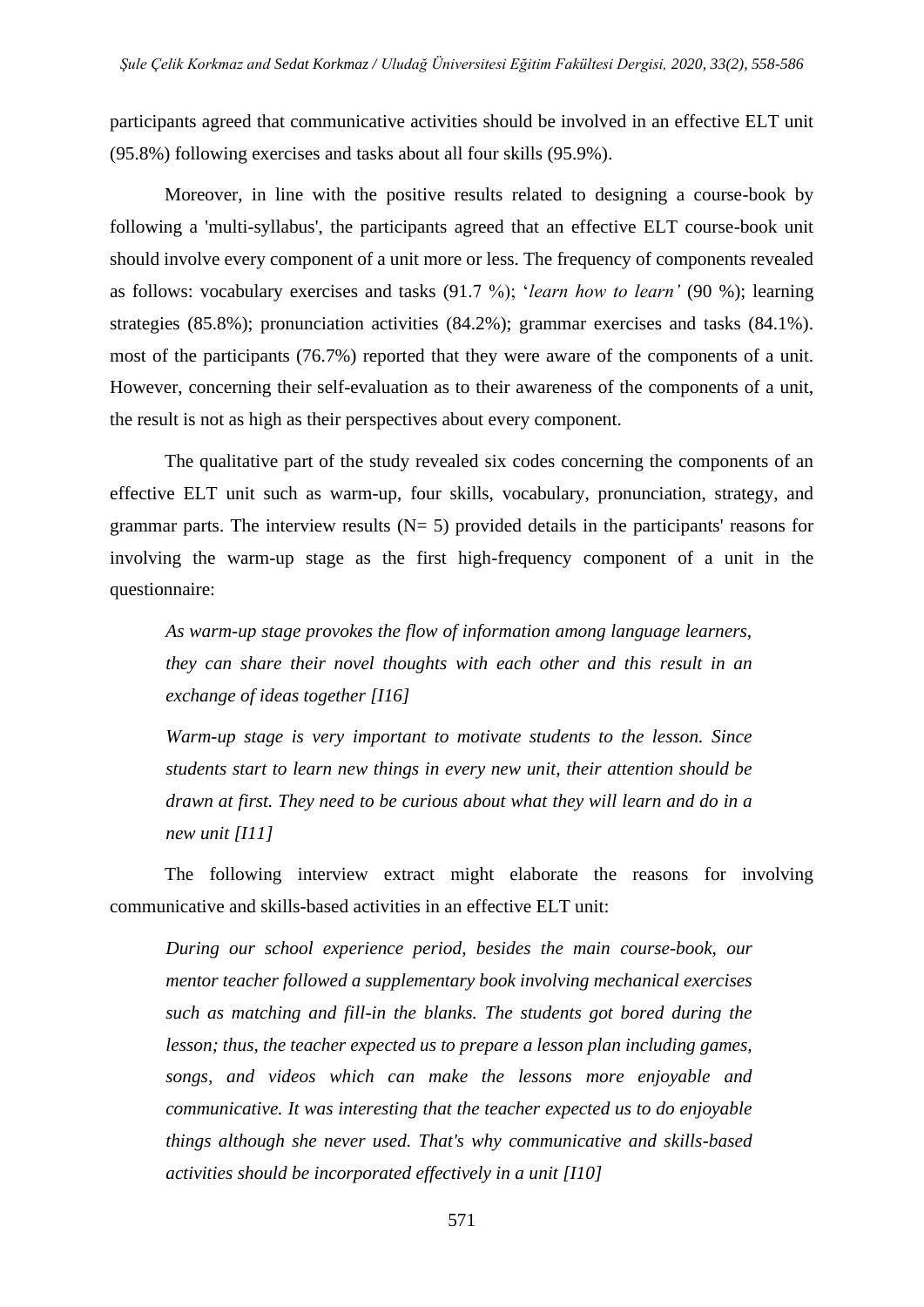Concerning vocabulary exercises and tasks, more than half of the interviewees  $(N=8)$ addressed the importance of engaging students with words to prepare students for the main activities as seen in the following extract:

*Vocabulary activities are very important to support the following parts within a unit. For example: if they know the required words, it becomes very easy for students to do speaking, listening, reading, and writing activities. Of course, teachers can prepare and integrate vocabulary activities, but I believe that it would be better if vocabulary activities are placed just before every skill-based activity as a pre-activity in the course-books … [I4]*

Furthermore, some of the interviewees  $(N=6)$  also put the emphasis more on pronunciation as it can be seen in the following extract:

*Pronunciation should be in the forefront within every unit. If students cannot pronounce correctly, they lose their confidence. They think that learning a foreign language is very difficult. Thus, they get further away from learning English as they think that they cannot speak English. They become very happy when they pronounce correctly. There should be enough pronunciation exercises within an effective unit particularly in primary education context [I13]*

Meanwhile, the interviewees  $(N=2)$  mentioned the effectiveness of strategies on learning a language, as explained by the following interviewee:

*Students could develop strategies for understanding a language if they are taught how to use strategies via placing a part within every unit. If there are tips within a course-book, students can practice the language more easily and consciously [I2]*

Finally, with regard to grammar parts which revealed as the lowest frequency level in the questionnaire, most of the interviewees  $(N=13)$  thought that primary school course-books should be designed without integrating isolated grammar parts, whereas some of them  $(N= 7)$ believed that high school course-books might involve isolated grammar parts on condition that the rules are supported by contextual tasks and activities as seen in the following extracts:

*It might change from school to school, but in our practicum school, lessons were given by taking the exams into account. Students participated in the lesson if the target subjects would be asked in the exam. Otherwise, they did not want* 

572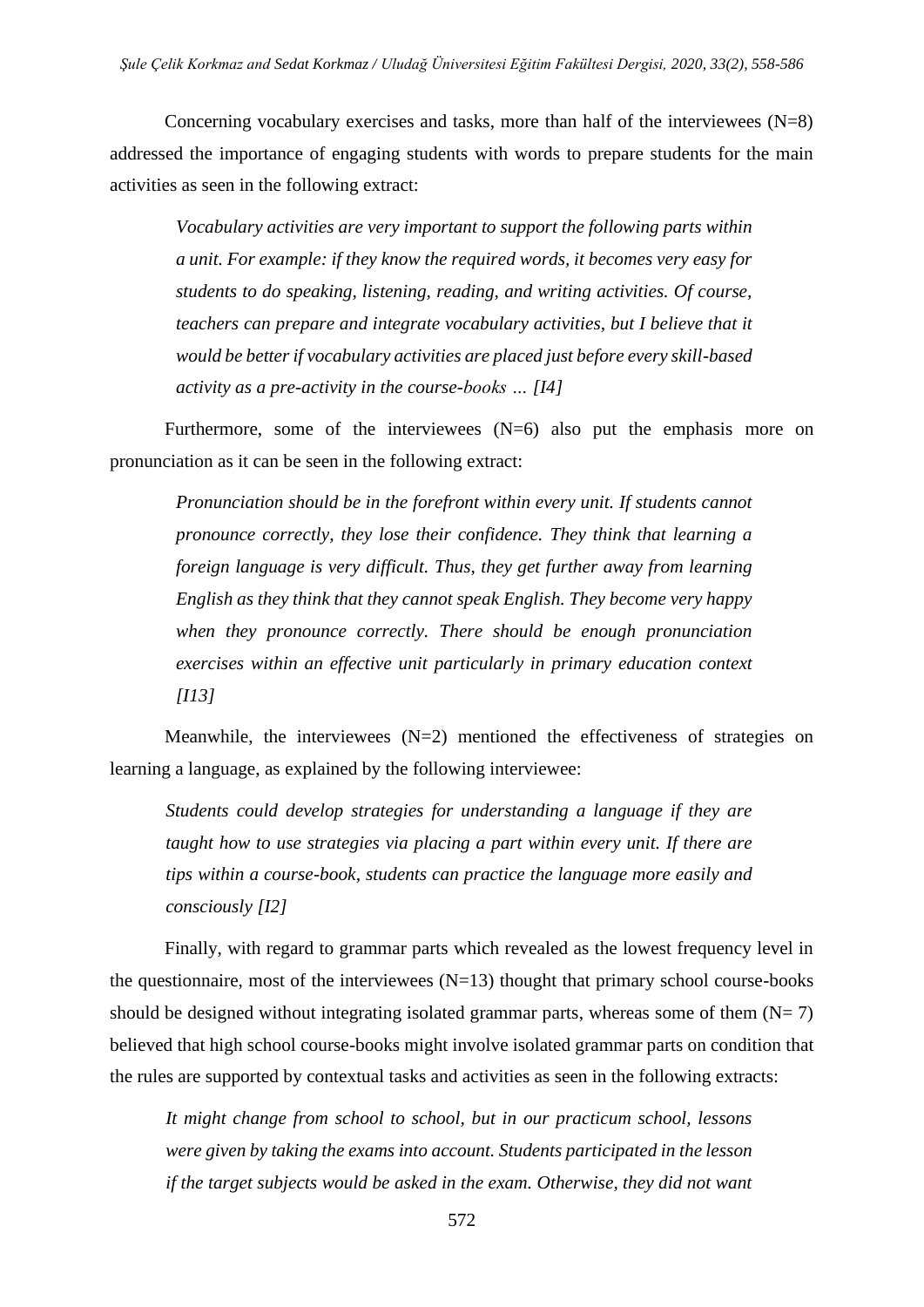*to join in the activities. Actually, they were exercises, not activities. Teachers usually focused on grammar by believing that students could understand in some way by means of their cognitive level. I think effective grammar exercises and tasks could be integrated within a high school coursebook unit [I3]*

# **RQ3. What are ELT teacher trainees' perspectives about and experiences in some basic approaches affecting materials design?**

The results related to the participants' perspectives about some basic approaches and theoretical background taught in the LTMAD course were displayed in Table 3.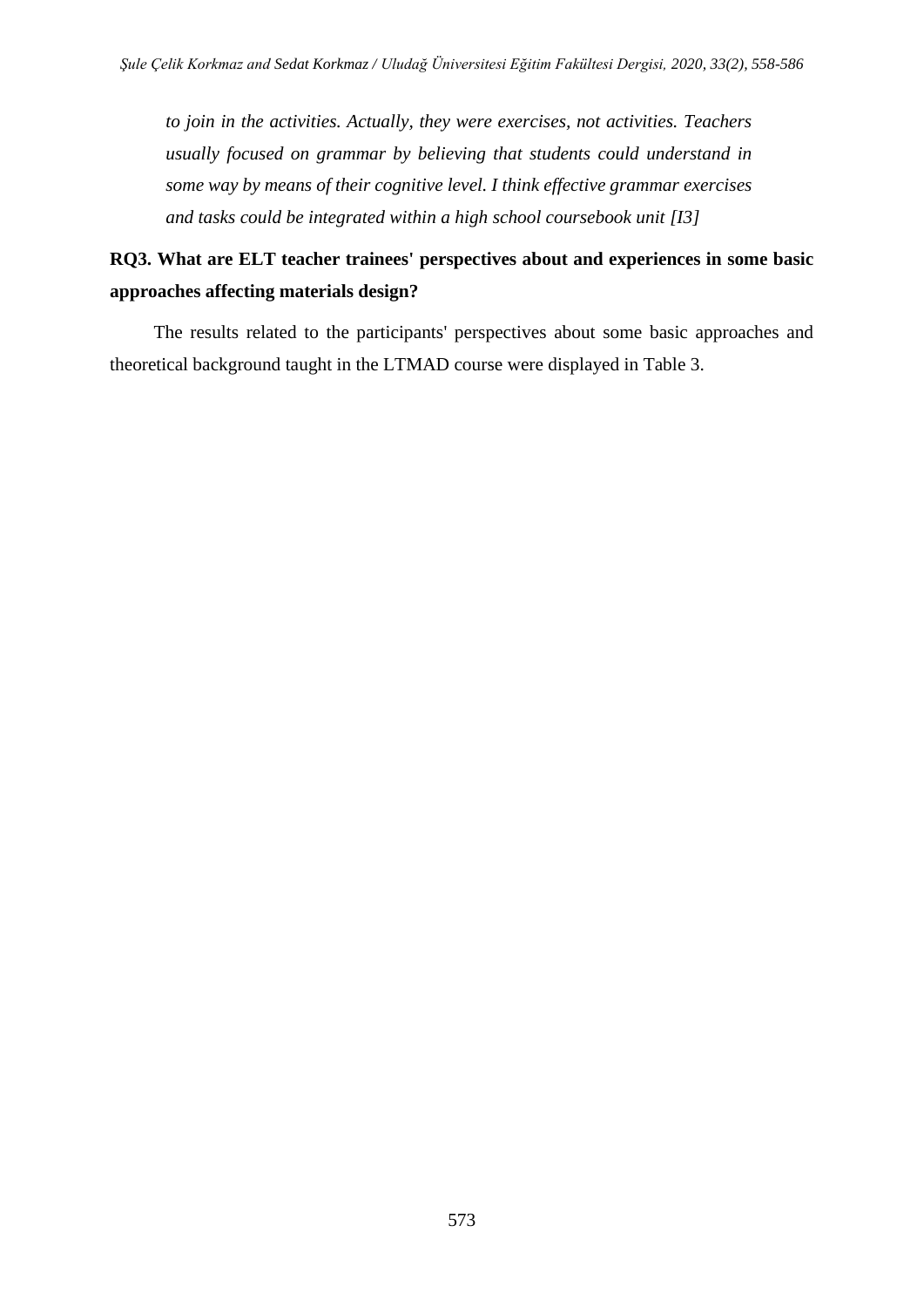*Şule Çelik Korkmaz and Sedat Korkmaz / Uludağ Üniversitesi Eğitim Fakültesi Dergisi, 2020, 33(2), 558-586*

# Table 3

*Results of the teacher trainees' perspectives about some basic approaches affecting materials design*

| <b>Items</b>                                                                                                                                      | sagree %<br>Strongly | Disagree % | Undecided<br>$\mathcal{S}_{\bullet}$ | gree % | gree %<br>Tongly | $\Join$ |
|---------------------------------------------------------------------------------------------------------------------------------------------------|----------------------|------------|--------------------------------------|--------|------------------|---------|
| 1. I am aware of the contextual factors in<br>education (learners & setting & syllabus<br>types) that affect learning a foreign<br>language       | $\boldsymbol{.8}$    | 2.5        | 9.2                                  | 45     | 42.5             | 4.25    |
| 2. Knowing a foreign language means<br>knowing the structure of that language                                                                     | 12.5                 | 29.2       | 20.0                                 | 27.5   | 10.8             | 2.95    |
| 3. Knowing a language means being able<br>to communicate in the target language                                                                   | 4.2                  | 6.7        | 6.7                                  | 39.2   | 43.3             | 4.10    |
| 4. I am aware of the implications of the<br>Communicative Approach for teaching a<br>foreign language.                                            | 2.5                  | 5          | 17.5                                 | 54.2   | 20.8             | 3.85    |
| 5. Teaching a foreign language requires<br>the teacher to use multi-syllabus.                                                                     | .8                   | .8         | 13.3                                 | 35.8   | 49.2             | 4.31    |
| 6. Teaching a foreign language by simply<br>presenting grammatical structures in rules<br>is useful.                                              | 20                   | 30.8       | 24.2                                 | 20     | 5                | 2.59    |
| 7. If I mainly focus on communication in<br>classroom.<br>students<br>the<br>might<br>not<br>understand the structures emphasized in<br>the unit. | 10.8                 | 25.0       | 30.8                                 | 26.7   | 6.7              | 2.93    |
| 16. I know the techniques about how to<br>teach words.                                                                                            | 0.8                  | 0.8        | 17.5                                 | 60.8   | 20               | 3.98    |
| 17. I know the techniques about how to<br>teach structures.                                                                                       | 3.3                  | .8         | 15.0                                 | 65.0   | 15.8             | 3.89    |

Based on the mean scores in Table 3, it is obvious that the participants were in favour of the current approach with multi-syllabus design the most  $(M=4.31)$  by agreeing that teaching a foreign language required the teacher to use multi-syllabus (85%). Similarly, a large number of participants approved the usefulness of the communicative approach in designing and adapting materials in foreign language teaching by believing that knowing a language means being able to communicate in the target language (82.5%).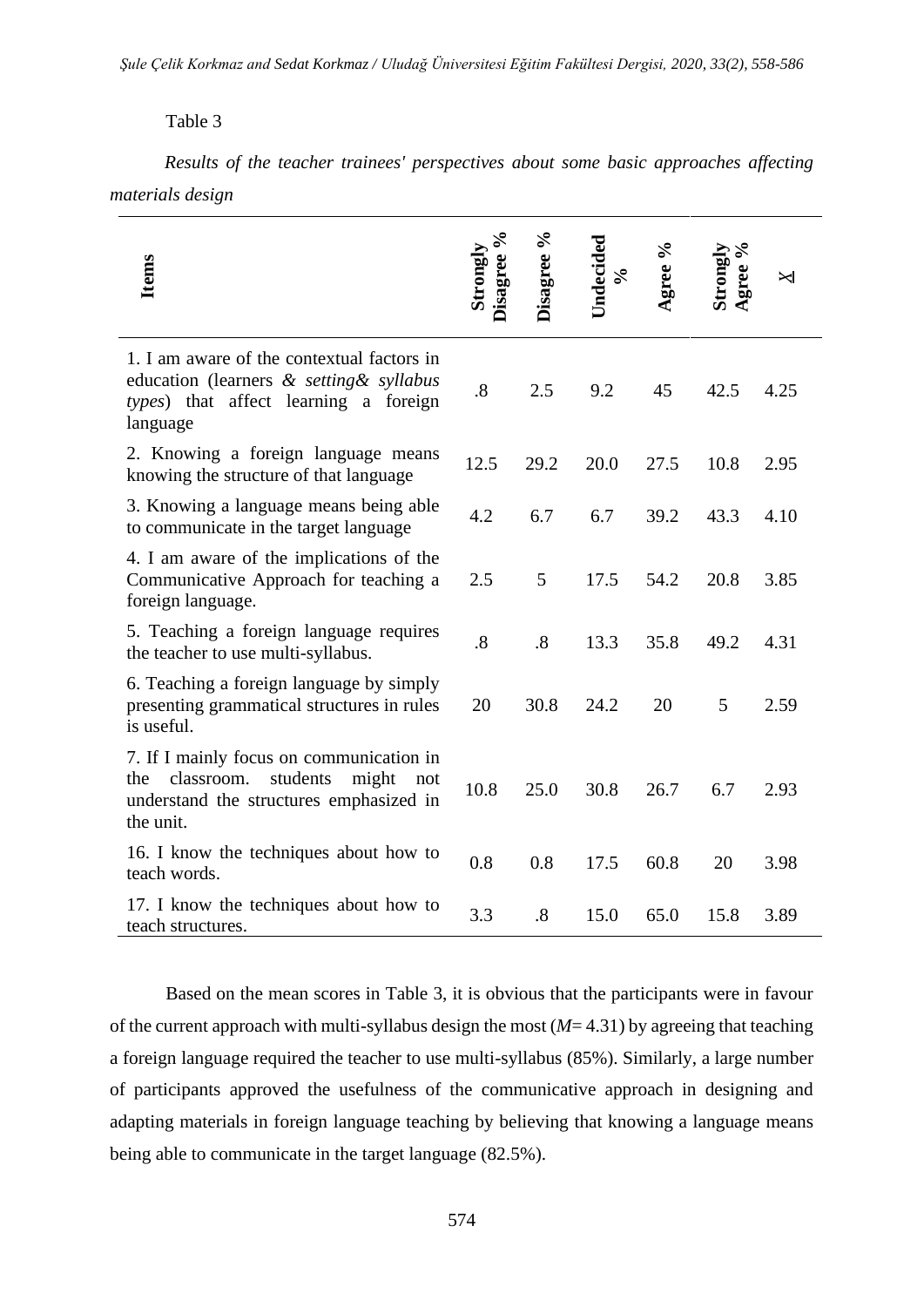Moreover, related to their self-evaluation of their theoretical knowledge, they agreed that they were aware of the contextual factors in education (*learners & setting & syllabus types*) that affect learning a foreign language (87.5%) and the implications of the Communicative Approach for teaching a foreign language (75%). In addition, they reported that they knew the techniques about how to teach words (80.8%) and how to teach structures (80.8%).

As to the traditional approach, although half of the participants disagreed (50.8%), 25 percent of them agreed, and 24.2 percent of them were hesitant that teaching a foreign language by simply presenting grammatical structures in rules is useful. In that vein, the participants were not so sure about the usefulness of applying traditional approach. To elaborate, 38.3 percent of them agreed, and 20 percent of them were undecided that knowing a foreign language meant knowing the structure of that language. Similarly, 33.4 % of them agreed, and 30.8 % of them were undecided that if they mainly focused on communication in the classroom, students might not understand the structures emphasized in the unit.

The interview extracts revealed 3 codes such as traditional, communicative, and current approaches to materials design. In harmony with the questionnaire result, most of the interviewees (12) mentioned the use of current approach with multi-syllabus design in high school contexts rather than in primary school contexts as presented in the following extract:

*High school ELT coursebooks should follow a multi syllabus rather than a structural or notional-functional syllabus. Teachers tend to focus on grammar more although students become more involved when the activities are communicative. That's why I agree on a multi-syllabus design. Coursebooks can meet the needs of both. If we are expected to present grammar, we should integrate it into four skills. Thus, they have the opportunity to practice what is given as a rule [I13]*

In line with the questionnaire result, most of the interviewees  $(N=9)$  were in favour of the communicative approach believing that it brings many new innovations in L2 education as displayed in the following expression:

*Thanks to communicative approach, we, teacher trainees, can select learning activities considering how well they engage our students in meaningful and authentic language use rather than engaging in merely the mechanical practice of language patterns [I4]*

575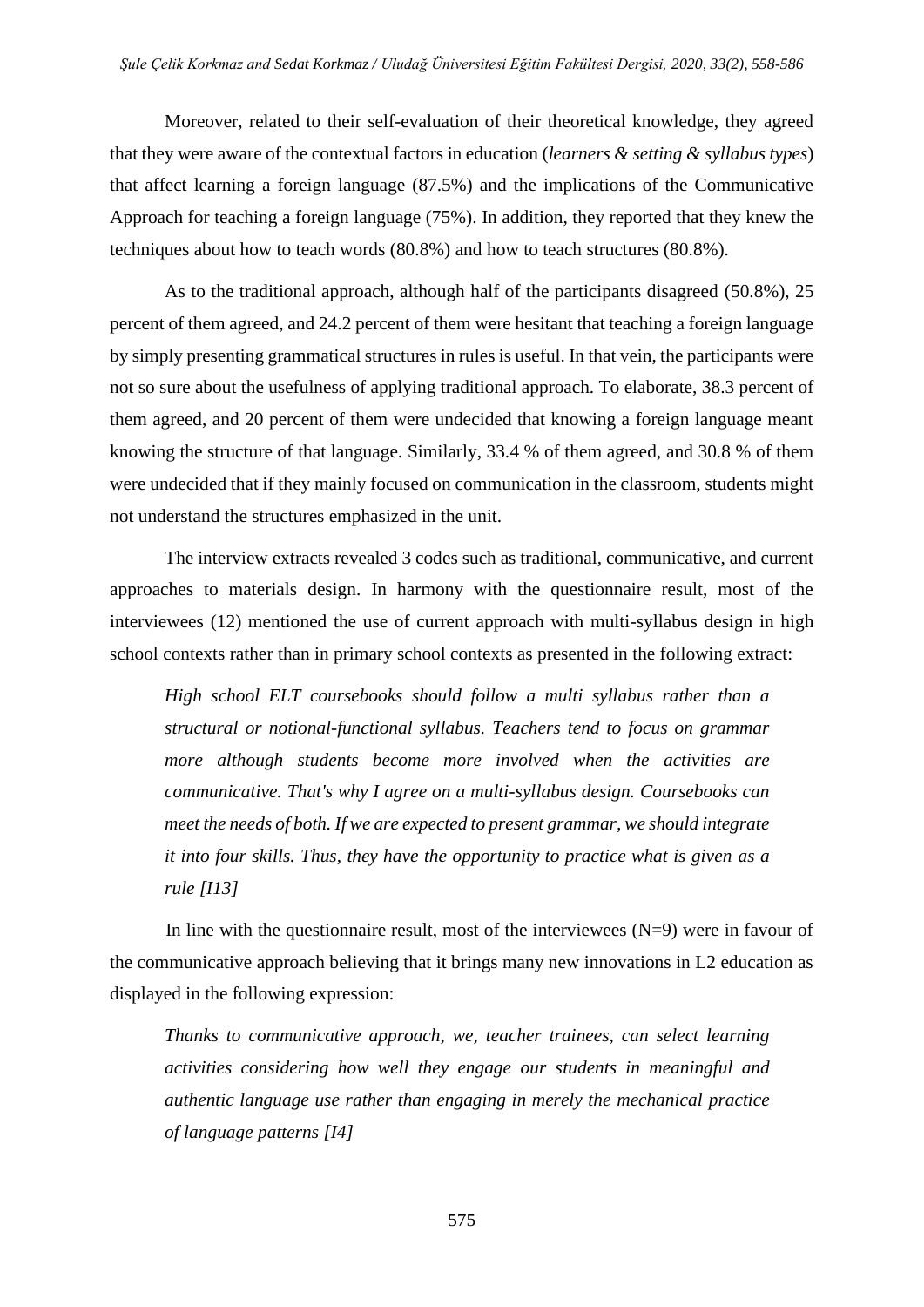With regard to the traditional approach, the interview results revealed controversial situations as well. Some of the interviewees (N=6) mentioned about how they considered grammar as seen in the expressions below:

*If we concentrate more on appropriateness and fluency of language via the Communicative Approach, we cannot focus on form at all. Thus, we totally neglect accuracy [I8]*

*I can never leave grammar aside. I do not know why? Maybe it is because I myself learn English through traditional way [I10]*

*You really cannot ignore grammar. When we ask our mentor teacher what to do in the following lesson to be able to prepare our lesson plan during our practicum, she never mentions about developing speaking or writing skills. She always mentions about grammatical subjects such as simple past tense etc. and expects us to plan our lessons accordingly [I7]*

#### **4. DISCUSSION AND CONCLUSION**

Teaching materials develop teachers' professional knowledge and play a significant role in EFL teaching and learning. Thus, the careful selection of coursebooks and the appropriate and flexible use of them are important to reflect the aims, methods, and values of the teaching program (Al Harbi, 2017; Cunningsworth, 1995). This study clarified the use of coursebooks in EFL classrooms and reported that coursebooks should never be regarded as the only source to be followed page by page in every class. Instead, teachers are expected to evaluate and adapt the coursebook to use it more effectively.

As mentioned by many researchers, for instance, Cunningsworth (1995), McLaughlin (1996), and Tomlinson (1999, 2003), the theoretical background is one of the key criteria to be considered when selecting, adapting and designing the material. Accordingly, in order to adapt and design materials, the participants of the study were mostly in favour of the current approach with multi-syllabus design, then the communicative approach focusing on the use of language, and finally traditional approach. As a matter of fact, the participants reflected changeable views regarding approaches depending on the school types in their interview extracts. They showed tendency mostly to the use of communicative approach and ignored grammar exercises in primary school contexts in which they usually adapted the coursebook activities or created their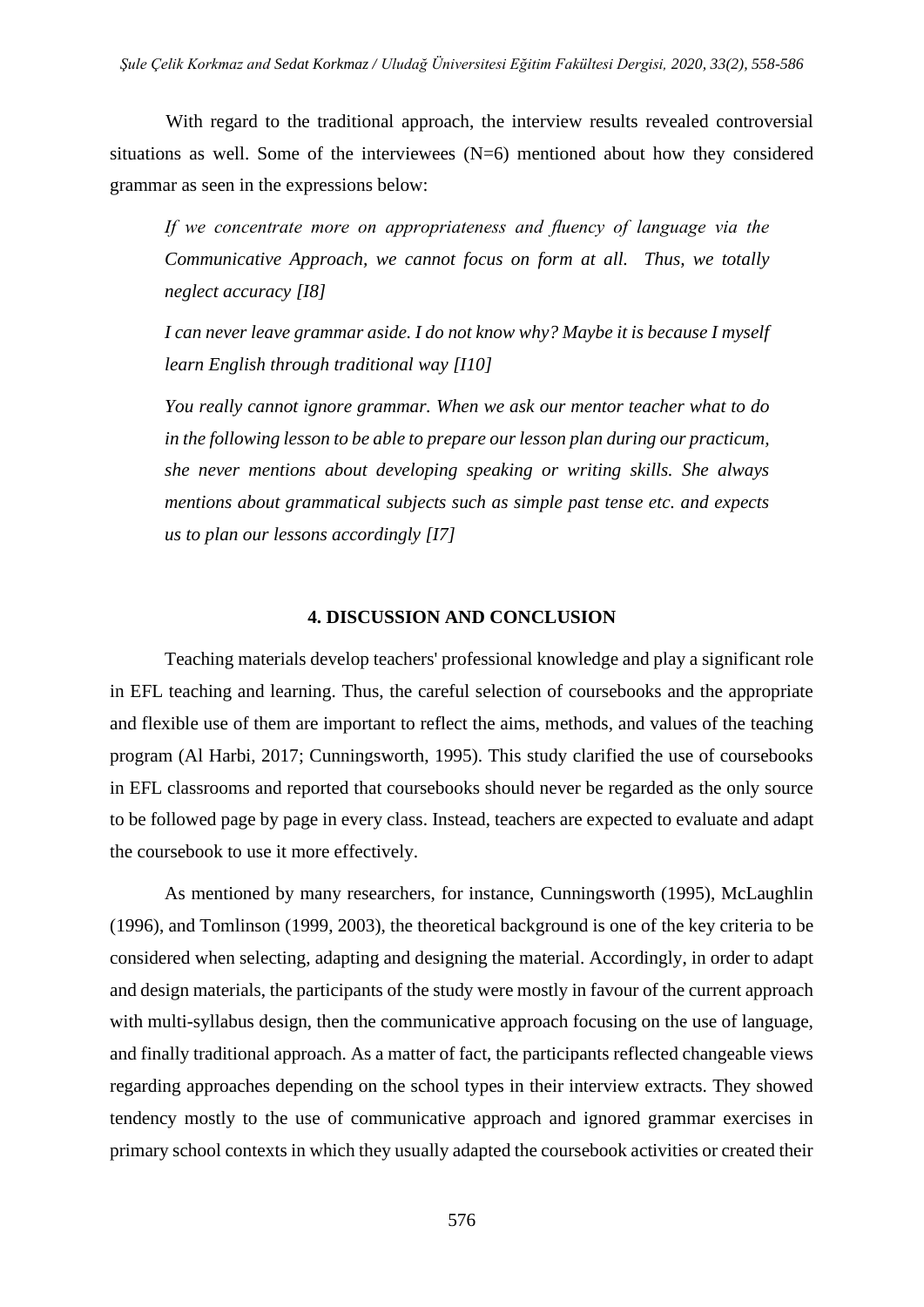own communicative materials and activities to enable children to practice the target language unconsciously and in a fun way (Moon, 2000; Read, 2007).

On the other hand, they did not entirely ignore the use of grammar in high school contexts. However, they did not consider grammar as an entire component of a language as mentioned by the traditional approach which suggests the use of exercises to practice the language, but as one of the components of a language as mentioned by multi-syllabus design. As understood by the interview extracts, the participants took a firm stand on grammar in high school contexts but modified it by integrating grammar into four skills through contextualization.

Both School Experience and Teaching Practice courses were effective for the teacher trainees to cultivate their beliefs, knowledge and skills for materials evaluation, adaptation and creation. Accordingly, the interview results with regard to these issues remarked that what the teacher trainees did in the realms of the classrooms were shaped by different teaching contexts, different methodology of mentor teachers, learners, and school policies as also emphasized by many researchers (for further see, Cunningsworth, 1995; Dweikat, 2013; Kanu, 2005; McLaughlin, 1996; O'Donoghue, 1994; Tomlinson, 1999, 2003; Zajda, 2004). To clarify, as reported by the interviewees, they created materials and activities in primary school contexts more than in high school contexts in a way that the learners could communicate and use language besides having fun. They did so without feeling the necessity to evaluate the activities in the book but by taking the content and the characteristics of young learners into account. Furthermore, in line with Karatepe and Yılmaz (2018), the participants of the study were able to create materials and activities successfully for different primary school learners through personalizing and localizing the language to be able to create a child-appropriate context to meet the needs of the learners.

On the other hand, the situation was controversial in high school contexts in which they tended to follow course-books by adapting some of the activities rather than creating materials and activities to feel more confident and secure. In line with Duarte and Escobar (2008), the participants in this study reported that students' involvement, motivation, and interests into the activities increased and they had much more fun when the materials were adapted for a particular class rather than using them as they were.

With regard to components of an effective ELT unit, in line with the ideas of Miranda García, Calle Martín and Moreno Olallas (2004), Hasan & Akhand (2013), and Zhu (2010), the participants of the study considered warm-up stage as the most important component of an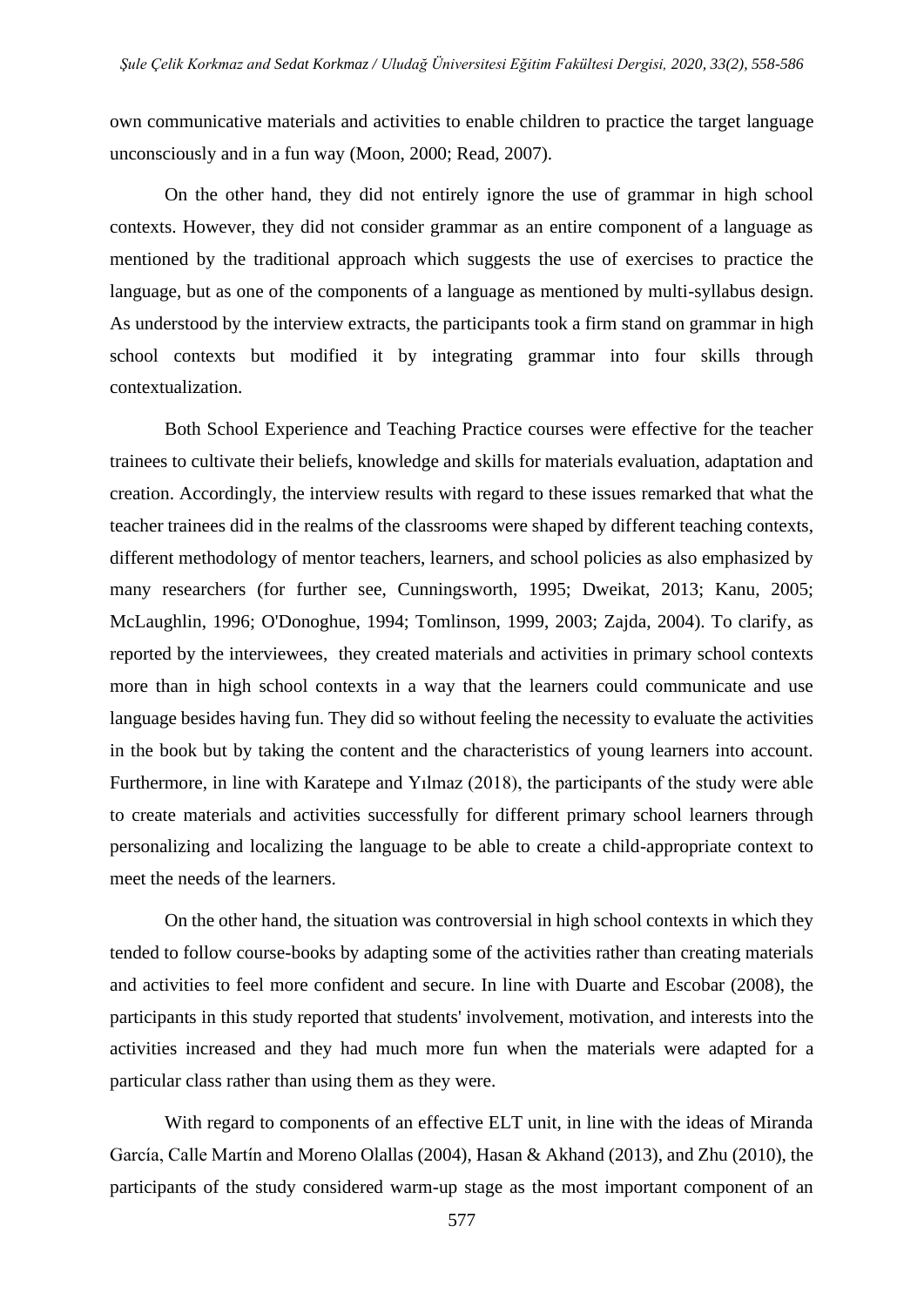effective ELT unit to increase students' motivation, curiosity and attention regarding what they will learn and do throughout the lesson and to reveal their background knowledge. As also suggested by Howard and Major (2004), the participants thought that an effective ELT unit should include communicative activities through integration of four skills to make the lessons more enjoyable and communicative, as well as sections to develop learning skills and strategies besides vocabulary and grammar exercises. Additionally, as emphasized by Morley (1991) and Woodward (2001), the study revealed that pronunciation part can never be ignored and should be placed in an effective ELT unit, particularly in primary school contexts to develop selfconfidence in students who need to achieve fluency in foreign language learning.

Both theory and practice have their own important respective roles in constructing knowledge and competency related to material evaluation, adaptation, and creation. Based on the interviewees' responses, it can be conceded that if teachers value both practical knowledge and formal theories in teaching, this might enhance the quality of the process of materials evaluation, adaptation, and creation. Thus, as stated by Schelfhout, Dochy, Janssens, Struyven, Gielen and Sierens (2006), who suggested that teacher trainees support a culture of professional cooperation in schools via skills and knowledge, teacher trainees need to deepen their competencies by building a bridge between their theoretical knowledge and practical experiences they gain in the realms of the classrooms when planning lessons through evaluating, adapting and creating learner-based materials and activities. In line with the ideas of Korthagen, Loughran and Russell (2006), who suggested meaningful relationships among schools, universities and teacher trainees to achieve meaningful learning about teaching, the current study stressed that teacher trainees need to be supported by both schools and universities to be able to design more effective materials and activities, or to better adapt available ones.

#### **5. IMPLICATIONS**

Although the participants asserted that they could evaluate materials confidently, they underlined that they need to be given opportunities to evaluate a variety of materials. To this end, teacher trainees should be given more opportunities to evaluate the appropriateness of materials both by teacher educators and mentor teachers. The former could give a variety of ELT materials as a task to be evaluated by teacher trainees based on the criteria taught in the theoretical lesson, and the latter could share their coursebooks to pave the way for the use of effective materials during practicum. Indeed, instead of expecting teacher trainees to plan a lesson via creating their own materials and activities, mentor teachers should give them a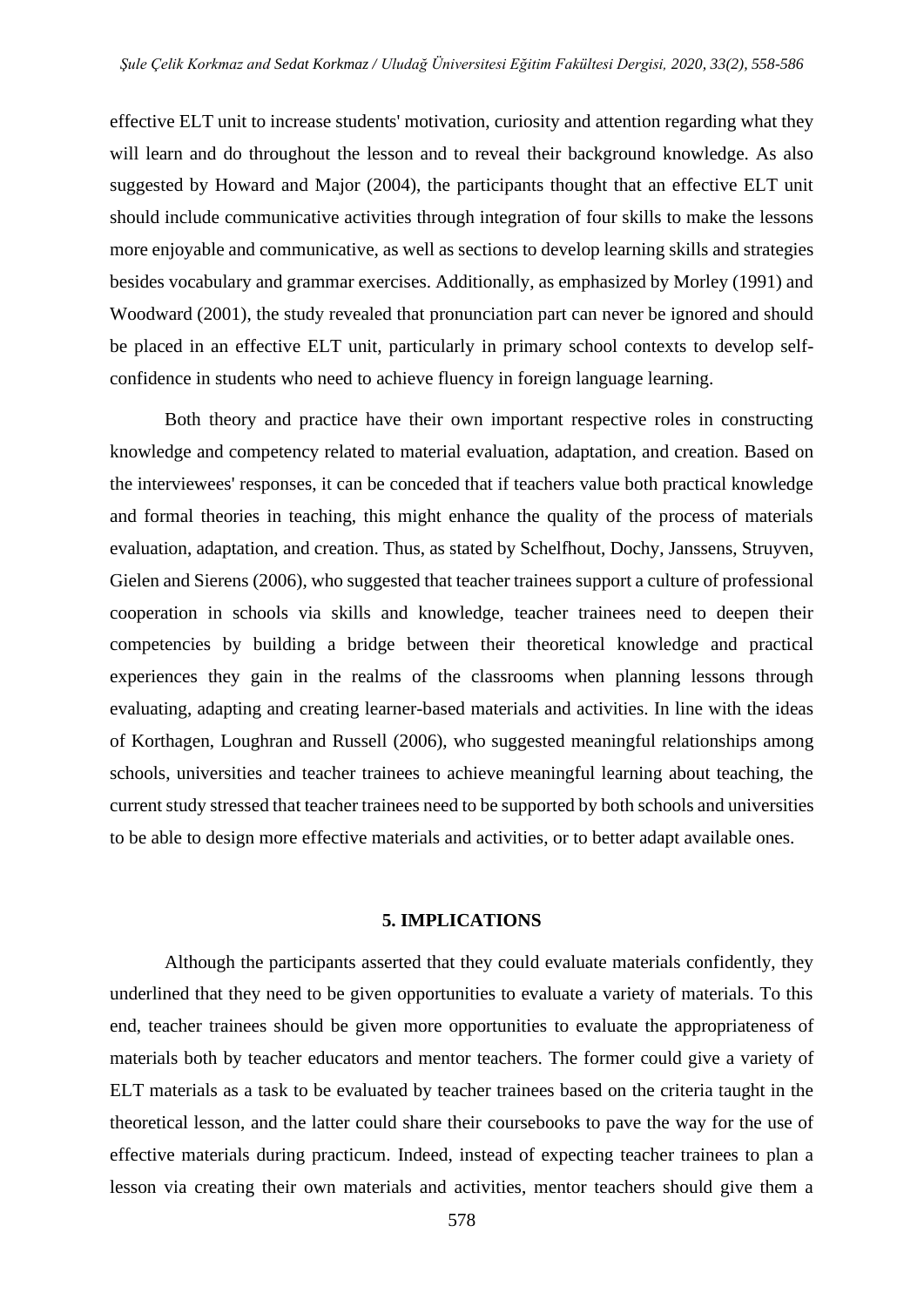chance to teach a lesson via evaluating and adapting coursebooks to enable them to experience the process of materials evaluation, adaptation and creation respectively and to gain more confidence in materials design and use.

As for EFL teacher education departments, teacher educators should be good models at first in terms of the use of contemporary approaches and materials in their lessons, rather than just transmitting knowledge, to enable teacher trainees to gain better insight into the teaching approaches, principles and techniques affecting materials design, and to discover how to implement their theoretical knowledge in practice. In this sense, it is also vital for teacher educators to be aware of available ELT materials used in practice schools and keep up with the changes in the curriculum. Furthermore, as expected by the participants of the study, teacher trainees who complete their practicum in a variety of teaching contexts could be offered a course in which they can share their experiences in the practice schools with his/her friends and supervisors/instructors.

### **REFERENCES**

- Al Harbi, A. A. M. (2017). Evaluation study for secondary stage EFL textbook: EFL teachers' perspectives. *English Language Teaching*, *10*(3), 26-39. doi: 10.5539/elt.v10n3p26.
- Aghazadeh, Z., & Ajideh, P. (2014). A comparative study of Iranian EFL teachers' versus learners' perceptions of high school english textbooks. *Advances in Language and Literary Studies*, *5*(4), 1-16. doi:10.7575/aiac.alls.v.5n.4p.1
- Ahmadi, A., & Derakhshan, A. (2016). EFL teachers' perceptions towards textbook evaluation. *Theory and Practice in Language Studies*, *6*(2), 260-267.
- Bahumaid, S. (2008). TEFL materials evaluation: a teacher's perspective. *Poznań Studies in Contemporary Linguistics*, *44*(4), 423-432. doi:10.2478/v10010-008-0021-z.
- Baker, C. (1992). *Attitudes and language.* London: Multilingual Matters.
- Bhanegaonkar, M., & Mahfoodh,M. (2013). New approach for evaluating EFLM: An eclectic developed checklist. *International Journal of Scientific and Research Publications*, *3*(10), 1-8.
- Borg, S. (2007). Research engagement in English language teaching. *Teaching and Teacher Education*, *23*(5), 731-747.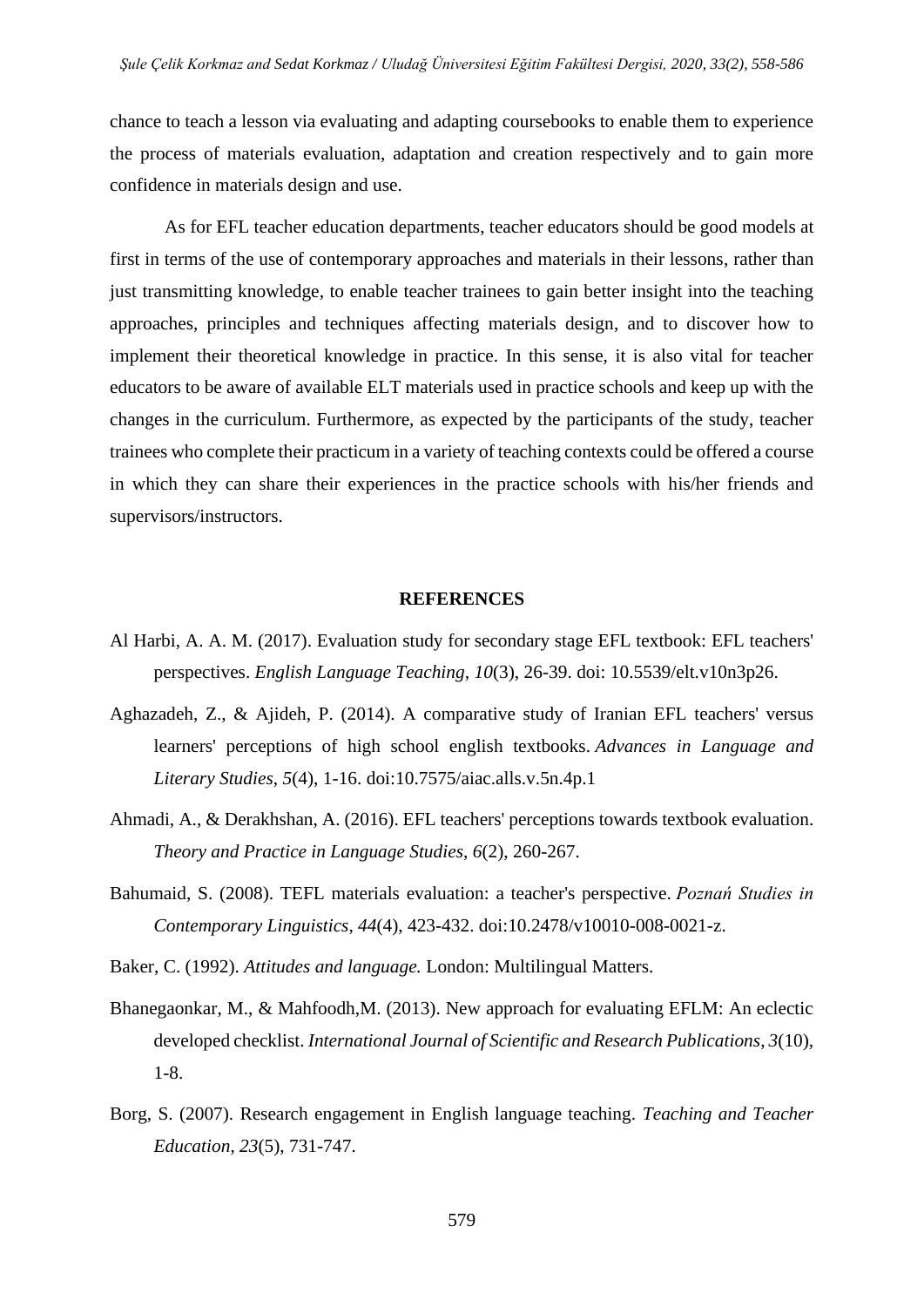- Breen, M. P. (2002). Syllabus design. In R. Carter & D. Nunan (Eds.), *The Cambridge guide to teaching English to speakers of other languages* (pp. 151-159). Cambridge: Cambridge University Press.
- Brown, H.D. (2001). *Teaching by principles: An interactive approach to language pedagogy*  (2nd ed.). New York: Longman.
- Byrd, P. (1995). *Material writer's guide*. New York: Heinle & Heinle.
- Clandfield, L. (2010). *C is for Course book-Blog post: C is for Course book. May, 16th.* Available online [http://scottthornbury.wordpress.com/2010/05/16/c-is-for-coursebook](http://scottthornbury.wordpress.com/2010/05/16/c-is-for-coursebook-bylindsay-%20clandfield/)bylindsay- [clandfield/](http://scottthornbury.wordpress.com/2010/05/16/c-is-for-coursebook-bylindsay-%20clandfield/)
- Cunningsworth, A. (1984). *Evaluating and selecting EFL teaching materials*. London: Heinemann Educational Books.
- Cunningsworth, A. (1995). *Choosing your coursebook*. Oxford: Heinemann.
- Daloglu, A. (2004). A professional development program for primary school English language teachers in Turkey: Designing a materials bank. *International Journal of Educational Development*, *24*(6), 677-690.
- Duarte, S. A., & Escobar, L. A. (2008). Using Adapted Material and its Impact on University Students' Motivation. *Profile Issues in Teachers Professional Development*, (9), 63-88.
- Dubin, F, & Olshtain, E. (1986). *Course design: developing programs and materials for language learning*. Cambridge: Cambridge University Press.
- Dweikat, K. A. (2011). Investigating Teachers' and Students' Attitudes towards the Activities and Exercises of EFL Textbook for Tenth Grade in Palestine. *Journal of Al-Quds Open University for Research and Studies*, *23*(1), 27-79.
- Dweikat, K. A. (2013). Investigating the Cultural Values in EFL Textbooks: A Case Study of North Star Intermediate Textbook. *Islamic University Journal, 21*(1), 563-589.
- Ekşi, G. Y. (2012). Peer review versus teacher feedback in process writing: How effective. *International Journal of Applied Educational Studies*, *13*(1), 33-48.
- Garinger, D. (2001). *Textbook evaluation*. *TEFL Web Journal*, *1*(1). Retrieved June 15, 2005, from http://www.teflweb-j.org/v1n1/garinger.html.
- Garinger, D. (2002). *Textbook selection for the ESL classroom*. Available online: http://www.cal.org/ericcll/digest/ 0210garinger.html .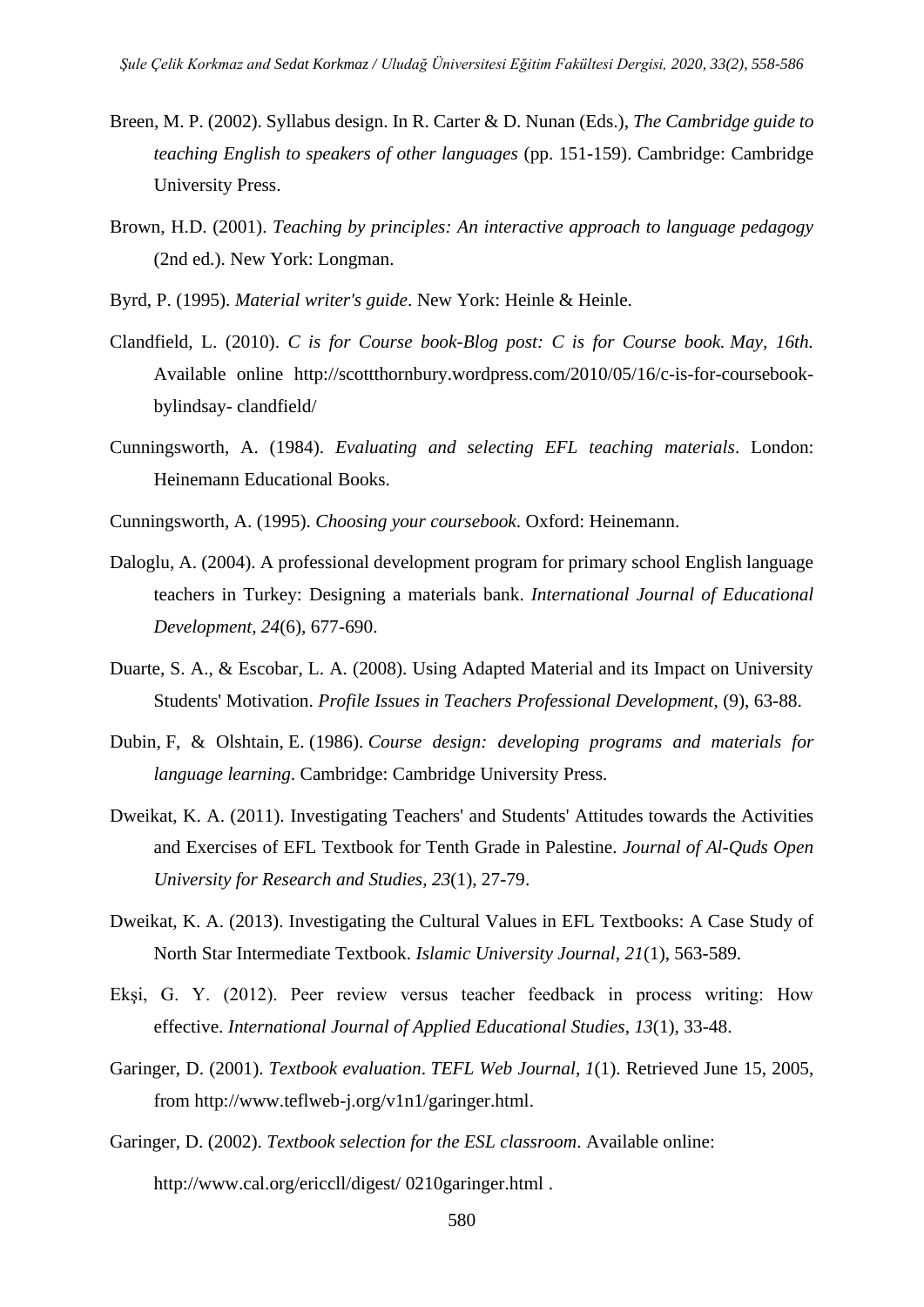- Grant, N. (1987). *Making the most of your textbook*. Harlow: Longman.
- Graves, K. (2000). *Designing Language Courses: A Guide for Teachers*. Newbury House: Donald Freeman.
- Hanvey, C. (2018). *Wage and Hour Law: Guide to Methods and Analysis*. Springer.
- Harwood, N. (ed.) (2010). *English language teaching materials: Theory and practice*. Cambridge: Cambridge University Press.
- Hasan, M. K., & Akhand, M. M. (2013). Strategies for enhancing the use of textbooks in language classrooms at the tertiary level. *ABAC Journal*, *33*(2).
- Hedge, T. (2000), *Teaching and Learning in the Language Classroom*. Oxford: Oxford University Press.
- Hidalgo, A. C., Hall, D., & Jacobs, G. M. (Eds.). (1995). *Getting started: Materials writers on materials writing*. SEAMEO Regional Language Centre.
- Howard, J., & Major, J. (2004). Guidelines for designing effective English language teaching materials. *The TESOLANZ Journal*, *12*(1), 50-58.
- Işık, A. (2011). Language education and ELT materials in Turkey from the path dependence perspective. *Hacettepe Üniversitesi Eğitim Fakültesi Dergisi*, *40*(40), 256-266.
- Kanu, Y. (2005). Tensions and dilemmas of cross-cultural transfer of knowledge: poststructural/ postcolonial reflections on an innovative teacher education in Pakistan. *International Journal of Educational Development, 25*(5), 493-513.
- Karatepe, Ç., & Yılmaz, D. (2018). Promoting structured reflectivity in teacher education: An innovative approach. *Journal of Teacher Education and Educators*, *7*(1), 57-74.
- Kayapinar, U. (2009). *Coursebook evaluation by English teachers*. İnönü Üniversitesi Eğitim Fakültesi Dergisi, *10*(1), 69-78.
- Kırkgöz, Y. (2009). Evaluating the English textbooks for young learners of English at Turkish primary education. *Procedia-Social and Behavioral Sciences*, *1*(1), 79-83.
- Kim, H. (2015). Teachers' opinions on the evaluation of ELT teachers' books. *English Language Teaching*, *8*(3), 1-12.
- Korthagen, F., Loughran, J., & Russell, T. (2006). Developing fundamental principles for teacher education programs and practices. *Teaching and teacher education*, *22*(8), 1020- 1041.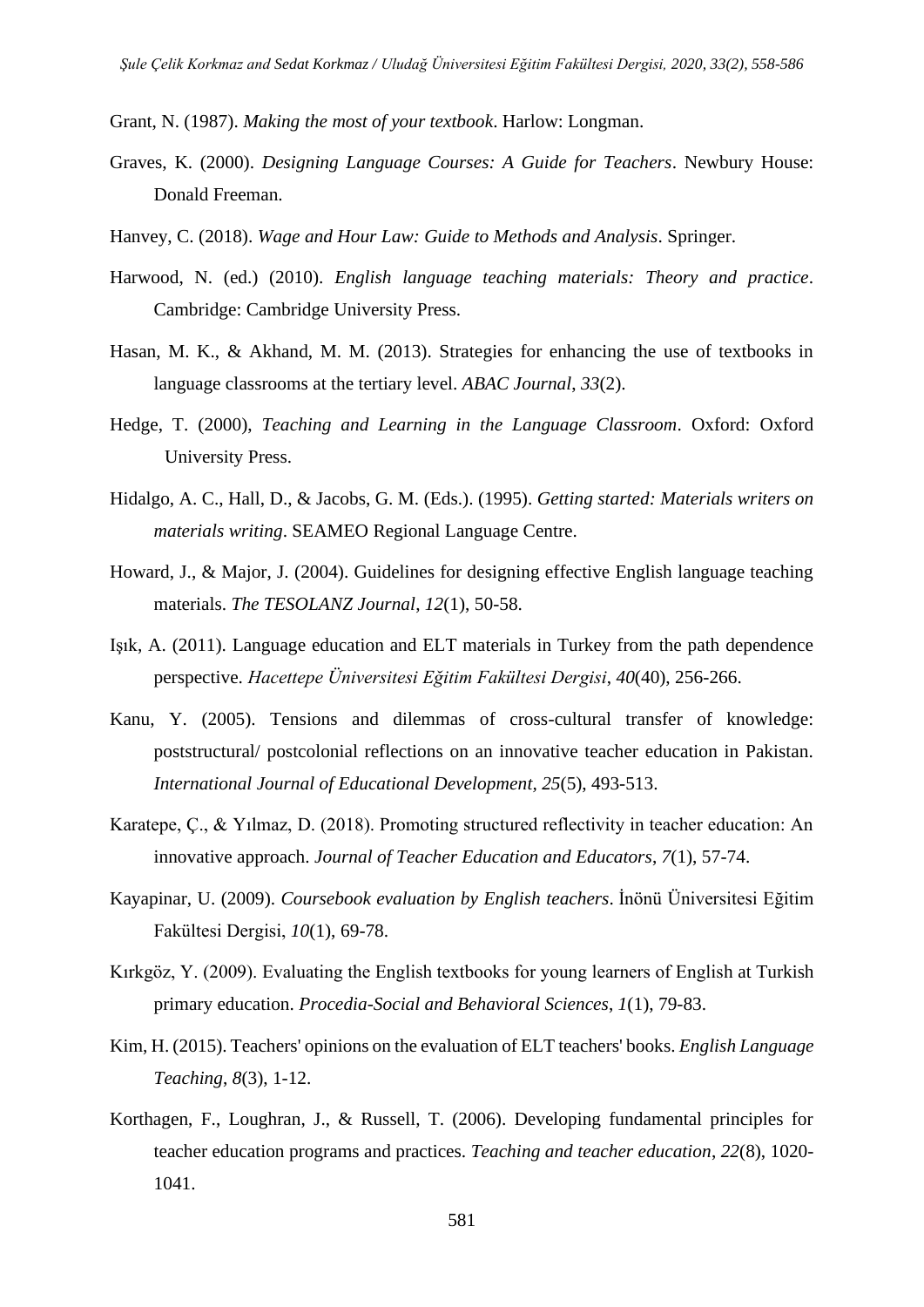- Manouchehri, A. (2002). Developing teaching knowledge through peer discourse. *Teacher and Teacher Education*, *18*(6), 715-737.
- McDonough, J., & Shaw, C. (1993). *Materials and methods in ELT: A teacher's guide.* (2nd edn). London: Blackwell.
- McGrath, I. (2002). *Materials evaluation and design for language teaching*. Edinburgh: Edinburgh University Press.
- McIntyre, D., & Hagger, H. (1992). Professional development through the Oxford Internship Model. *British Journal of Educational Studies*, *40*(3), 264-283.
- McLaughlin, D. (1996). Who is to retrain the teacher trainers? A Papua New Guinea case study. *Teaching and Teacher Education, 12*(3), 285-301.
- Miranda García, A., Calle Martín, J., & Moreno Olallas, D. (2004). Something old and something new. Techniques to improve the lexical inventory of EST students: a proposal. *Revista alicantina de estudios ingleses, No. 17 (Nov. 2004); pp. 173-188*.
- Mishan, F., & Chambers, A. (2010). *Perspectives on language learning materials development*. Frankfurt: Peter Lang.
- Moon, J. (2000). *Children learning English*. Oxford: MacMillan Heinemann.
- Morley, J. (1991). The pronunciation component in teaching English to speakers of other languages. *TESOL quarterly, 25*(3), 481-520.
- Nunan, D. (1988). Principles for designing language teaching materials. *Guidelines: A periodical for classroom language teachers*, *10*(2), 1-24.
- O'Donoghue, T. A. (1994). Transnational knowledge transfer and the need to take cognizance of contextual realities: a Papua New Guinea case study. *Educational Review*, *46*(1), 73- 88.
- Picardi, C. A., & Masick, K. D. (2013). *Research methods: Designing and conducting research with a real-world focus*. Sage Publications.
- Rahimi, M. (2008). What do we want teaching-materials for in EFL teacher training programs. *Asian EFL Journal*, *31*(1), 1-35.
- Rahmawati, M. R. (2016). Evaluating and adapting ELT materials: its importance and implications. *English Journal*, *17*(2), 40-47.
- Read, C. (2007). *500 activities for the primary classroom*. Oxford: Macmillan.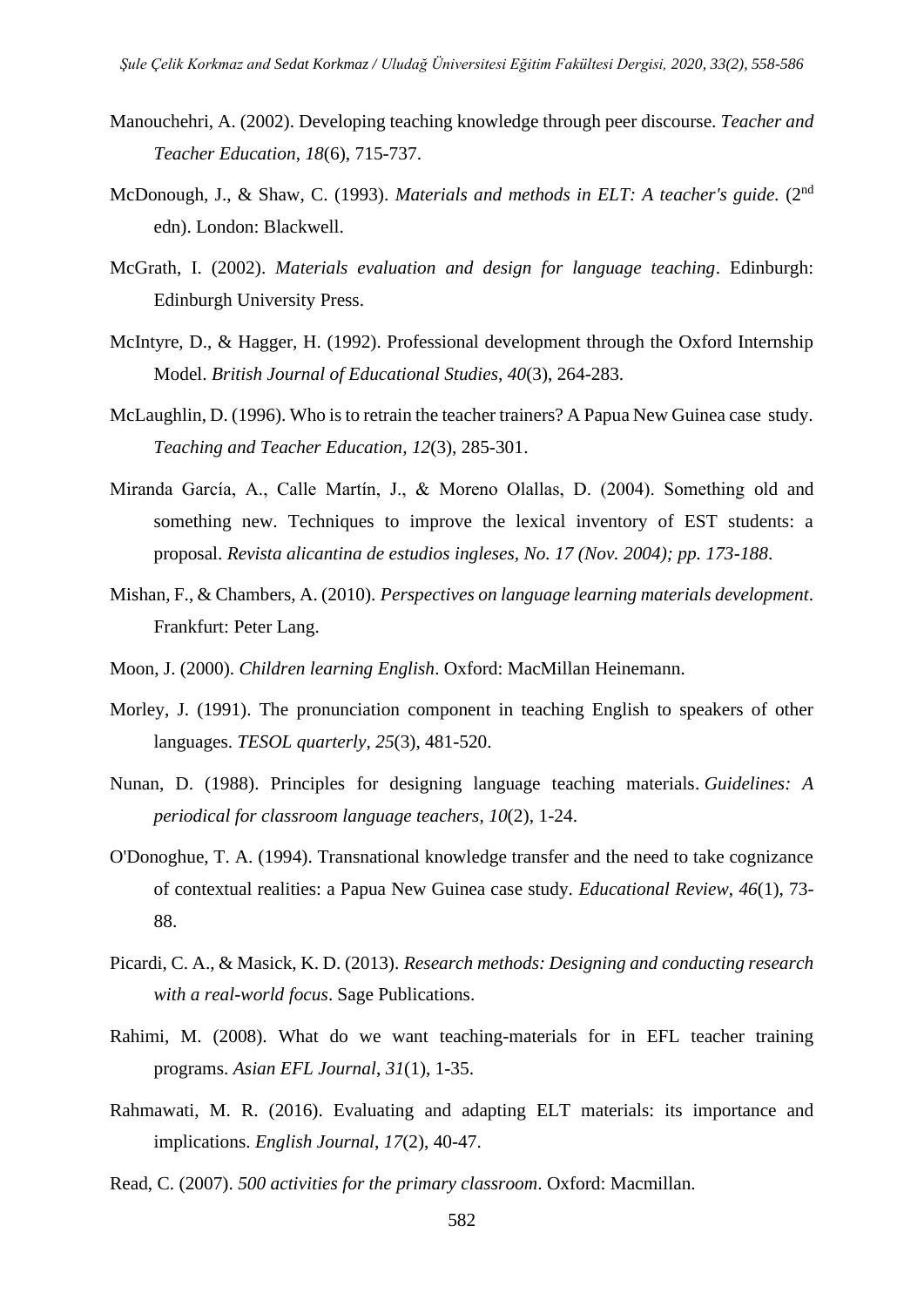- Richards, J. C. (1993). Beyond the text book: The role of commercial materials in language teaching. *RELC journal*, *24*(1), 1-14.
- Richards, J.C. (2001). *The role of textbooks in a language program*. Cambridge University Press.
- Schelfhout, W., Dochy, F., Janssens, S., Struyven, K., Gielen, S., & Sierens, E. (2006). Educating for learning-focused teaching in teacher training: The need to link learning content with practice experiences within an inductive approach. *Teaching and Teacher Education*, *22*(7), 874-897.
- Shanmugam, R. (2019). *Practical text analytics: maximizing the value of text data.* Switzerland, AG: Springer.
- Sheldon, L. E. (ed.). (1987). *ELT textbooks and materials: Problems in evaluation and development*. ELT Documents 126. London: Modern English Publications/British Council**.**
- Tekir, S., & Arikan, A. (2007). An analysis of english language teaching coursebooks by Turkish writers:" let's speak english 7" example. *Online Submission*, *4*(2), 1-18.
- Tice, J. (1991). The textbook as a straightjacket. *Practical English Teaching,* 11(3), 23-27.
- Tok, H. (2010). TEFL textbook evaluation: From teachers perspectıves. *Educational Research and Reviews*, 5(9), 508-517.
- Tomlinson, B. (1999). Developing criteria for evaluating L2 materials. *IATEFL,* 147, 10-13.
- Tomlinson, B. (ed.) (2003). *Developing materials for language teaching*. London: Continuum Press**.**
- Tomlinson B. (ed.) (2011). *Materials development in language teaching.* (2nd edn). Cambridge: Cambridge University Press.
- Tomlinson, B., & Masuhara, H. (2010). *Research for materials development in language learning*. London: Continuum.
- Tomlinson, B., & Masuhara, H. (Eds.). (2011). *Research for materials development in language learning: evidence for best practice*. Bloomsbury Publishing.
- Tomlinson, B. (2012). Materials development for language learning and teaching. *Language teaching*, *45*(2), 143-179.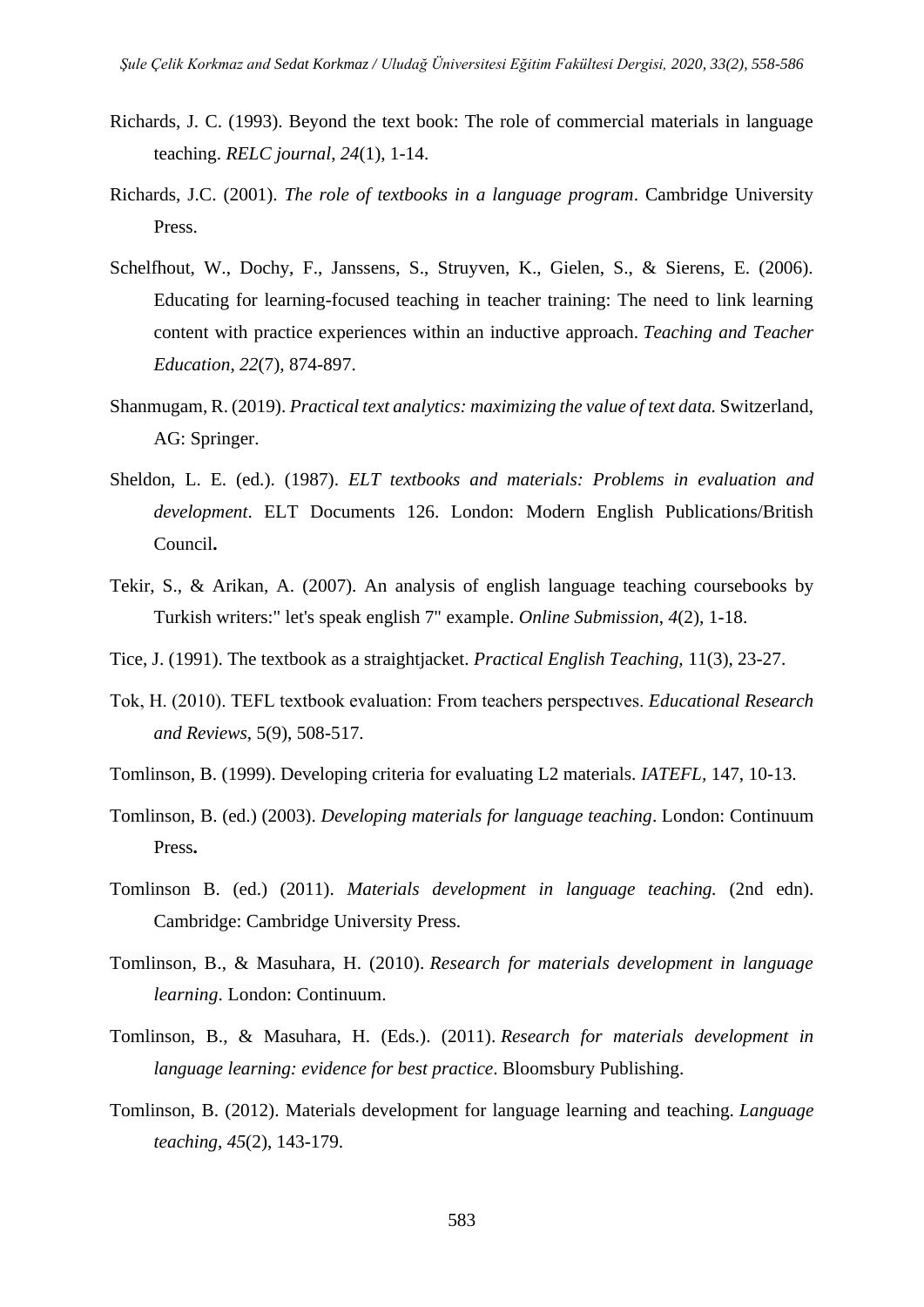- Woodward, T. (2001). *Planning lessons and courses: Designing sequences of work for the language classroom*. Cambridge University Press.
- Zajda, J. (2004). Cultural transferability and cross-cultural textbook development. *Education and Society*, 22(1), 83-95.
- Zhu, Z. (2010). Applying ınnovative spirit to multimedia foreign language teaching. *Canadian Center of Science and Education*, *3*(3), 67-70. Retrieved from [http://www.ccsenet.org/journal/index.php/elt/article/viewFile/7216/5567.](http://www.ccsenet.org/journal/index.php/elt/article/viewFile/7216/5567)

# **GENİŞ ÖZET**

Yabancı dil öğretiminde materyal geliştirme ile ilgili alan yazın incelendiğinde, yapılan çalışmaların büyük oranda en iyi ders kitabına sahip olabilmek için materyal değerlendirme ya da yabancı dil ders kitaplarının incelenmesi için kriterler oluşturma ile ilgili olduğu görülmektedir. Öğretmenlere çok iyi tasarlanmış ders kitapları sağlamak, dil eğitiminin en iyi şekilde verilebilmesi için oldukça önemlidir. Lakin bu hususla ilgili alanda çok tartışılan bir konu da mükemmel bir ders kitabının var olup olmadığıdır. Bu bağlamdaki tartışmaların sonucunda en iyi kitap, belli bir öğrenme ortamında hem öğretmenin hem de öğrencilerin ilgileri, ihtiyaçları ve yetenekleri doğrultusunda kullanılan kitap olarak tanımlanmıştır. Bir başka ifadeyle, materyal üreticileri ve kullanıcıları arasındaki açığı doldurmanın tek yolu, ders kitaplarının öğretmenler tarafından uyarlanarak kullanılmasıdır. Bir materyalin seçimi, adaptasyonu ve tasarlanması programın hedefleri, dil ve öğrenme teorileri, öğrenci ihtiyaçları, politik ortam, geleneksel inançlar ve kültürel değerler gibi birçok unsurdan etkilenmektedir. Bu yüzden, bu çalışma öğretmen adaylarının materyal geliştirme ve tasarlama konusunda görüşlerini araştırmak suretiyle doğrudan öğretmen adaylarının farkındalıklarını arttırmayı, onların görüşleri ve tecrübeleri doğrultusunda İngiliz Dili Eğitimi programının 7. yarıyılındaki Dil Öğretim Materyal Uyarlama ve Geliştirme dersinin içeriğinin zenginleştirilmesi için öneriler sunmayı, dolaylı olarak da öğretmen adaylarının gelecekteki öğrencilerine daha kaliteli materyal türleriyle dil öğretimi yapabilmelerine yardımcı olmaktır.

Bu hedefler doğrultusunda bu çalışma, Bursa Uludağ Üniversitesi Eğitim Fakültesinde İngiliz Dili Eğitimi Anabilim Dalında öğrenim gören 120 dördüncü sınıf öğretmen adayının, ilk olarak materyal değerlendirme, uyarlama ve oluşturma; daha sonra etkili bir İngilizce öğretimi ünitesinin bileşenleri ve son olarak da materyal tasarımını etkileyen bazı temel yaklaşımları ile ilgili perspektif ve deneyimlerini araştırmayı amaçlamıştır. Karma desenin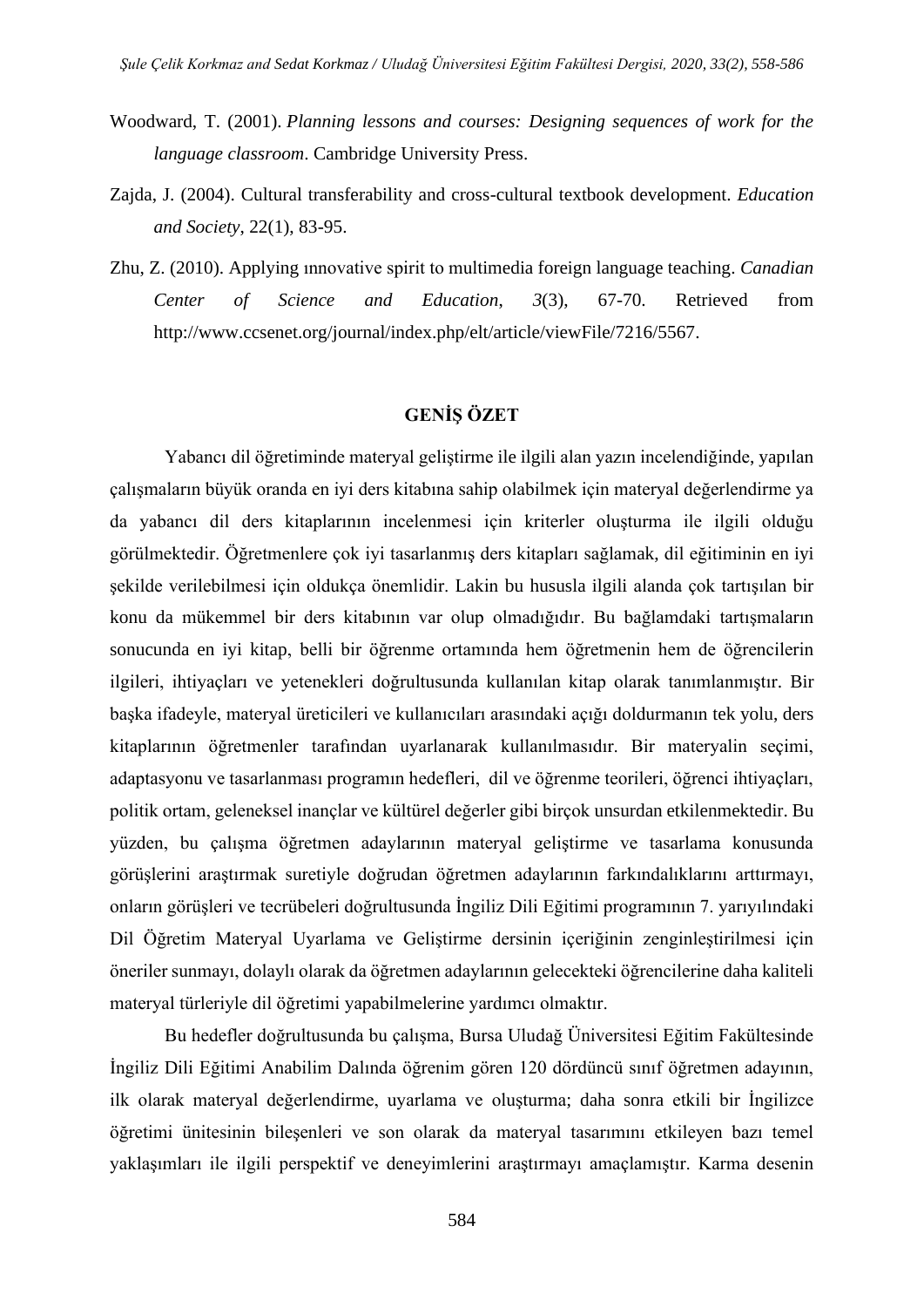kullanıldığı bu çalışmada, veri toplama araçları olarak bir anket ve yarı yapılandırılmış görüşme kullanılmıştır. Anket sonuçları yüzde ve ortalama gibi betimsel istatistik kullanılarak yarı yapılandırılmış görüşme sonuçları da tümevarımsal içerik analizi kullanılarak analiz edilmiştir.

Anket sonuçlarına göre, katılımcıların materyal değerlendirme ve oluşturmadan daha çok materyal uyarlamaya önem verdikleri görülmüştür. Bu konudaki teorik bilgi ve becerilerini değerlendirmeleriyle ilgili olarak sonuçlar katılımcıların büyük oranda kendilerini yeterli gördüklerini göstermiştir. Mülakat sonuçlarına göre ise katılımcılar materyal değerlendirme, uyarlama ve oluşturma ile ilgili deneyimlerinin, aldıkları öğretmen eğitimine, staja gittikleri okul türlerine, staj okullarındaki danışman öğretmenlere ve öğrencilere ve okul politikalarına göre şekillendiğini rapor etmişlerdir. Güz döneminde staja gittikleri ilkokul ve ortaokullarda daha çok kendi oluşturdukları materyallerle ders anlattıklarını, bahar döneminde staja gittikleri liselerde ise daha çok kitabı uyarlayarak kullandıklarını belirtmişlerdir.

Etkili bir İngilizce öğretimi ünitesinin bileşenleriyle ilgili anket görüşleri incelendiğinde, katılımcıların yabancı dil öğretimi ders kitaplarının bir ünitesinde en çok sırasıyla ısınma bölümlerinin, dört beceri bileşenlerinin, iletişimsel aktivitelerin, kelime ve telaffuz kısımlarının olması gerektiğini bildirmişlerdir. Mülakat sonuçları da katılımcıların etkili bir ünitede olması gereken bileşenlerde en çok ısınma, dört-dil becerisi, kelime, ilkokulda daha çok telaffuz, strateji öğretimi gibi kısımların olması gerektiğini göstermiştir. Ek olarak, lise ders kitaplarında dil bilgisi kısımlarının da eklenmesi gerektiğini belirtmişlerdir.

Materyal tasarımını etkileyen yaklaşımlarla ilgili olarak katılımcılar çok izlenceli güncel yaklaşımı ve iletişimsel yaklaşımı desteklemiş ve geleneksel yaklaşımı sorgulamışlardır. Anket sonuçlarına paralel olarak mülakat sonuçları da katılımcıların bir kısmının iletişimsel yaklaşımın kullanıldığı bir dil öğrenme ortamında öğrencilerin dil bilgisi kurallarını tam olarak öğrenemeyeceklerini düşündüklerini göstermiştir. Bu görüşleri staja gittikleri okul türlerine göre farklılık göstermektedir.

Bu çalışma, İngiliz dili öğretmen yetiştirme programında yer alan, dil öğretiminde materyal geliştirme ve uyarlama, okul deneyimi ve öğretmenlik uygulaması derslerinin öğretmen adaylarının materyal değerlendirme, uyarlama ve oluşturma konusundaki inançları, bilgileri ve becerileri üzerinde oldukça etkili olduğunu göstermiştir. Hem teori hem de uygulama dil öğretiminde kullanılan materyallerin değerlendirilmesi, uyarlanması ve de oluşturulması süreçlerinin kalitesini ve etkililiğini arttırmak için gerekli bilgi ve yeterlik oluşturmak da oldukça önemlidir. Bu yüzden, uygulama yapılan okullarda yaşanan tecrübeler, üniversitelerde edinilen bilgiler ve öğretmen adayları arasında anlamlı bir ilişkinin olması